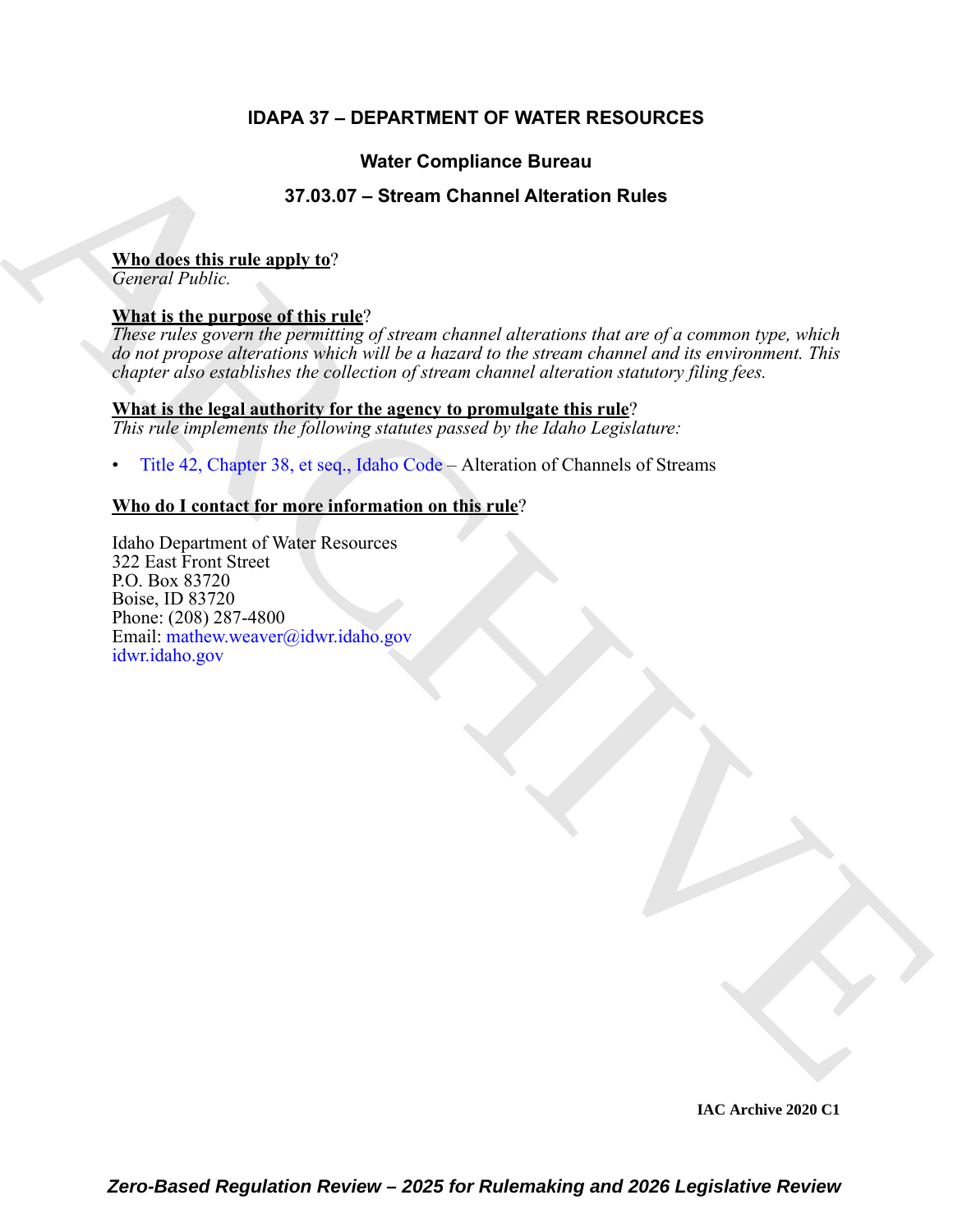# **Table of Contents**

### 37.03.07 - Stream Channel Alteration Rules

| 061. Suction Dredges And Non-powered Sluice Equipment (Rule 61).  13                                            |
|-----------------------------------------------------------------------------------------------------------------|
| 062. Piling (Rule 62).                                                                                          |
|                                                                                                                 |
|                                                                                                                 |
|                                                                                                                 |
| 070. Hearings On Denied, Limited, Or Conditioned Permit                                                         |
|                                                                                                                 |
| the contract of the contract of the contract of the contract of the contract of the contract of the contract of |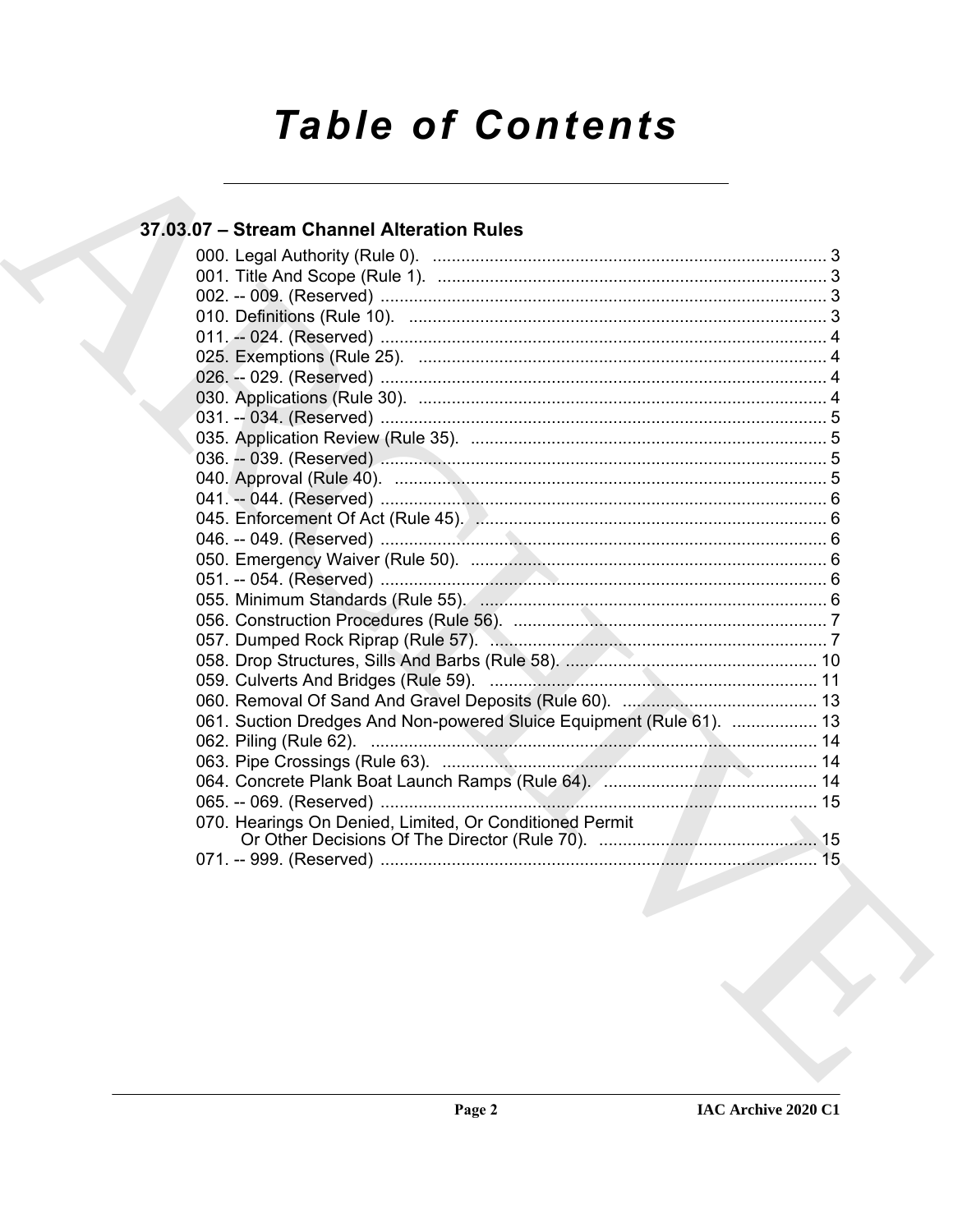#### **37.03.07 – STREAM CHANNEL ALTERATION RULES**

#### <span id="page-2-17"></span><span id="page-2-1"></span><span id="page-2-0"></span>**000. LEGAL AUTHORITY (RULE 0).**

The purpose of these rules and minimum standards is to specify procedures for processing and considering applications for stream channel alterations under the provisions of Title 42, Chapter 38, Idaho Code. (3-20-20)T

#### <span id="page-2-2"></span>**001. TITLE AND SCOPE (RULE 1).**

<span id="page-2-18"></span>**01. Title**. These rules are titled IDAPA 37.03.07, "Stream Channel Alteration Rules." (3-20-20)T

**02. Scope**. The minimum standards are intended to enable the Director to process, in a short period of time, those applications which are of a common type and which do not propose alterations which will be a hazard to the stream channel and its environment. It is intended that these rules and minimum standards be administered in a reasonable manner, giving due consideration, to all factors affecting the stream and adjacent property. (3-20-20)T

<span id="page-2-3"></span>**002. -- 009. (RESERVED)**

#### <span id="page-2-5"></span><span id="page-2-4"></span>**010. DEFINITIONS (RULE 10).**

<span id="page-2-6"></span>**01.** Alteration. To obstruct, diminish, destroy, alter, modify, relocate or change the natural existing shape of the channel or to change the direction of flow of water of any stream channel within or below the mean high water mark. It includes removal of material from the stream channel and emplacement of material or structures in or across the stream channel where the material or structure has the potential to affect flow in the channel as determined by the director. (3-20-20)T

**02. Applicant**. Any individual, partnership, company, corporation, municipality, county, state or federal agency, their agent, or other entity proposing to alter a stream channel or actually engaged in constructing a channel alteration, whether authorized or not. (3-20-20)T

<span id="page-2-9"></span><span id="page-2-8"></span><span id="page-2-7"></span>**03. Board**. The Idaho Water Resource Board. (3-20-20)T

The response of these takes and matterial and the best specifies and the specifies. The procedure of the specifies of the specifies and the specifies of the specifies and the specifies of the specifies and the specifies o **04. Continuously Flowing Water**. A sufficient flow of water that could provide for migration and movement of fish, and excludes those reaches of streams which, in their natural state, normally go dry at the location of the proposed alteration. IDWR will assume, subject to information to the contrary, that the USGS quadrangle maps accurately depict whether a stream reach is continuously flowing, at the location of the proposed alteration. Such exclusion does not apply to minor flood channels that are a part of a stream which is continuously flowing in the reach where the alteration is located. Also, such exclusion does not apply to streams which may be dry as a result of upstream diversion or storage of water. (3-20-20)T

<span id="page-2-12"></span><span id="page-2-10"></span>

| 05. | <b>Department.</b> The Idaho Department of Water Resources. | $(3-20-20)T$ |
|-----|-------------------------------------------------------------|--------------|
|-----|-------------------------------------------------------------|--------------|

**06. Drop Structures, Sills and Barbs**. Physical obstructions placed within a stream channel for the purpose of stabilizing the channel by decreasing stream gradient and velocity and by dissipating stream energy.

 $(3-20-20)$ T

<span id="page-2-13"></span><span id="page-2-11"></span>**07. Director**. The Director of the Idaho Department of Water Resources. (3-20-20)T

**08. Mean High Water Mark**. A water level corresponding to the "natural or ordinary high water mark" as defined in Section 58-104(9), Idaho Code, and is the line which the water impresses on the soil by covering it for sufficient periods of time to deprive the soil of its terrestrial vegetation and destroy its value for commonly accepted agricultural purposes. (3-20-20)T

<span id="page-2-16"></span><span id="page-2-15"></span><span id="page-2-14"></span>**09. Non-Powered Sluice Equipment**. Equipment which is powered only by human strength.

 $(3-20-20)T$ 

**10. Plans**. Maps, sketches, engineering drawings, photos, work descriptions and specifications sufficient to describe the extent, nature, and location of the proposed stream channel alteration and the proposed method of accomplishing the alteration. (3-20-20) method of accomplishing the alteration.

**11. Repair**. Any work needed or accomplished, to protect, maintain, or restore any water diversion structure and the associated stream channel upstream and downstream as necessary for the efficient operation of the water diversion structure. (3-20-20)T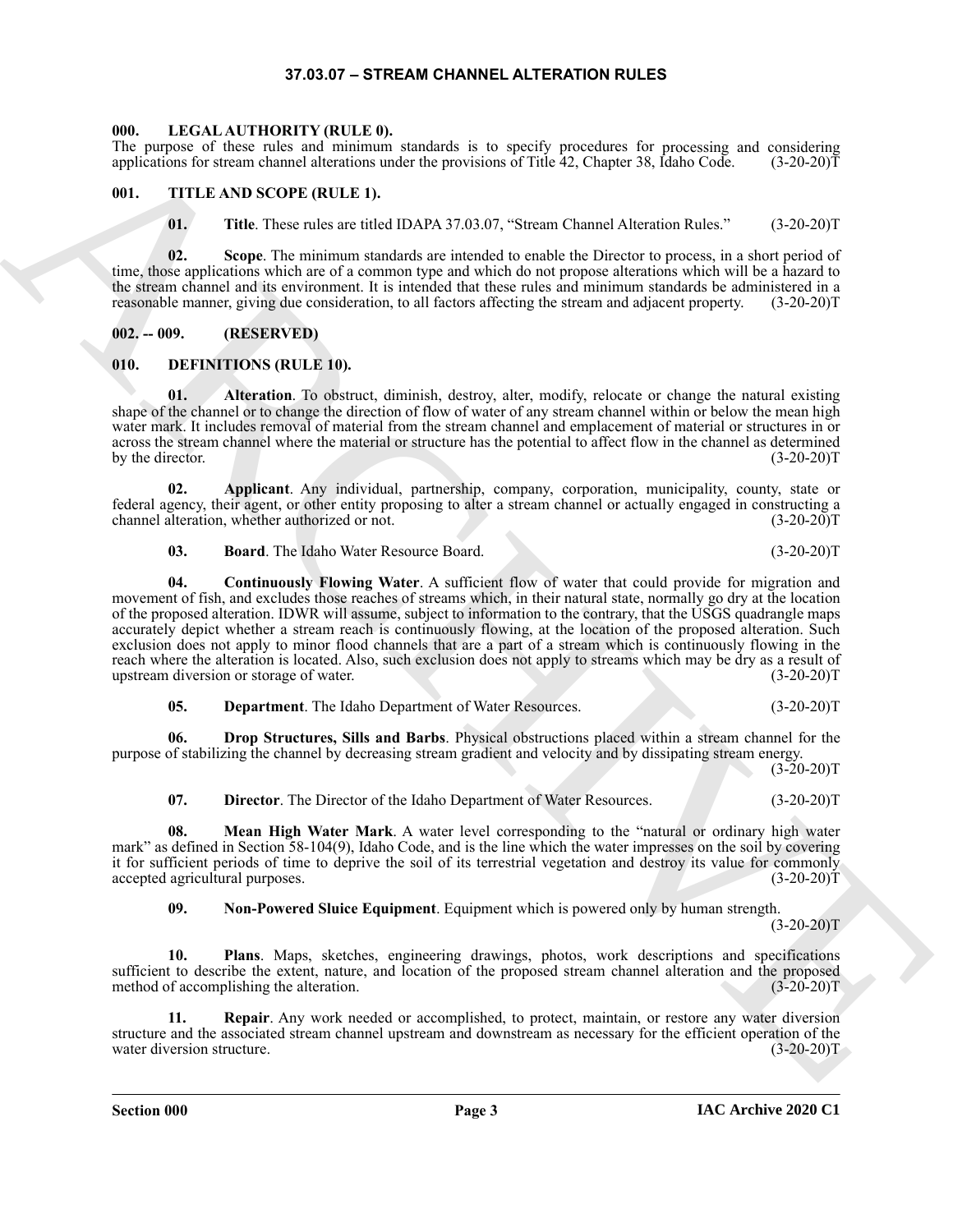<span id="page-3-10"></span>**12. Stream Channel**. A natural water course of perceptible extent with definite beds and banks which confines and conducts continuously flowing water. The channel referred to is that which exists at the present time, regardless of where the channel may have been located at any time in the past. For the purposes of these rules only, the beds of lakes and reservoir pool areas are not considered to be stream channels. (3-20-20) the beds of lakes and reservoir pool areas are not considered to be stream channels.

<span id="page-3-9"></span>13. **Base Flood Elevation**. The Base Flood (BF) is referred to as the one hundred (100) year flood and is a measure of flood magnitude based on probability. The base flood has a one percent chance of occurring or being exceeded in any given year, with the Base Flood Elevation (BFE) being the level of flooding reached during the BF or the one hundred (100) year flood event. (3-20-20)T

<span id="page-3-0"></span>**011. -- 024. (RESERVED)**

#### <span id="page-3-11"></span><span id="page-3-1"></span>**025. EXEMPTIONS (RULE 25).**

<span id="page-3-15"></span>**01. Work on Existing or Proposed Reservoir Projects**. Permits are not required under the provisions of Title 42, Chapter 38 for construction work on any existing or proposed reservoir project, including the dam, and such areas downstream as the Director may determine is reasonably necessary for construction and maintenance of the dam.  $(3-20-20)T$ 

<span id="page-3-14"></span>**02. Snake and Clearwater Rivers**. Permits are not required for work within that portion of the Snake and Clearwater rivers from the state boundary upstream to the upper boundary of the Port of Lewiston Port District as it now exists or may exist in the future. it now exists or may exist in the future.

<span id="page-3-12"></span>**03. Cleaning, Maintenance, Construction or Repair Work**. No permit is required of a water user or his agent to clean, maintain, construct, or repair any diversion structure, canal, ditch, or lateral or to remove any obstruction from a stream channel which is interfering with the delivery of any water under a valid existing water right or water right permit. (3-20-20)T

<span id="page-3-13"></span>**04. Removal of Debris**. No permit is required for removal of debris from a stream channel provided that no equipment will be working in the channel and all material removed will be disposed of at some point outside<br>the channel where it cannot again reenter the channel. (3-20-20) the channel where it cannot again reenter the channel.

#### <span id="page-3-2"></span>**026. -- 029. (RESERVED)**

#### <span id="page-3-4"></span><span id="page-3-3"></span>**030. APPLICATIONS (RULE 30).**

<span id="page-3-6"></span><span id="page-3-5"></span>**Joint Application Permit Form**. The Department of Water Resources, Department of Lands, and the U.S. Army Corps of Engineers have developed a joint application for permit form which will suffice for the required application under the Stream Protection Act. An application should be filed at least sixty (60) days before the applicant proposes to start the construction and shall be upon the joint application form furnished by the Department. The application shall be accompanied by plans which clearly describe the nature and purpose of the proposed work. (3-20-20)T

**Spearing of Nice News Propose Respectively.** Strengthen cost when Channel Meridian in the spearing of the spearing of the spearing of the spearing of the spearing and the spearing and the spearing and the spearing and th **02. Applicant Following Minimum Standards**. In those cases where the applicant intends to follow the minimum standards (Rule 055), detailed plans may be eliminated by referring to the specific minimum standard; however, drawings necessary to adequately define the extent, purpose, and location of the work will still be required. Plans shall include some reference to water surface elevations and stream boundaries to facilitate review. The application should show the mean high water mark on the plans; however, any water surface or water line reference available will be helpful as long as this reference is described. (Examples: present water surface, low water, high water.) (3-20-20) water.)  $(3-20-20)T$ 

<span id="page-3-8"></span>Submission of Copies. The applicant shall submit one (1) copy of all necessary plans along with the application form. When drawings submitted are larger than eight and one half by eleven  $(8\frac{1}{2} \times 1)$ , the applicant shall provide the number of copies specified by the department. (3-20-20)T

<span id="page-3-7"></span>**Stream Channel Alteration Permit.** Any applicant proposing to operate a vacuum or suction dredge within or below the mean high water mark of a stream channel shall apply for and obtain a stream channel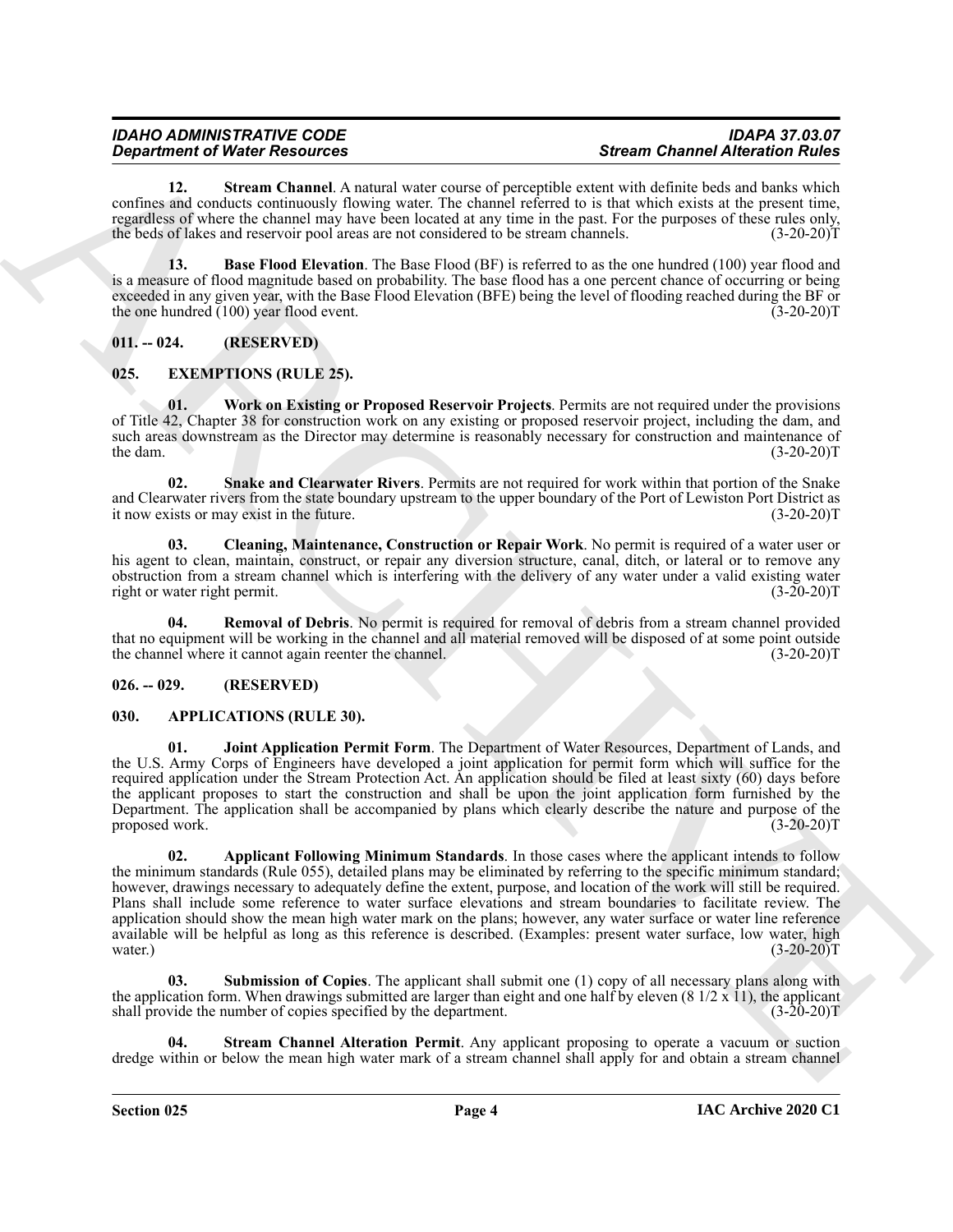## *Department of Water Resources*

alteration permit. The vacuum or suction dredge shall only be operated in accordance with the conditions of the permit and with the applicable rules. (3-20-20) permit and with the applicable rules.

#### <span id="page-4-0"></span>**031. -- 034. (RESERVED)**

#### <span id="page-4-4"></span><span id="page-4-1"></span>**035. APPLICATION REVIEW (RULE 35).**

**01. Prior to Issuance of Permit**. The following items shall be among those considered by the Director prior to issuing a permit: (3-20-20)T

<span id="page-4-5"></span>

| What is the purpose of doing the work? | $(3-20-20)T$ |
|----------------------------------------|--------------|
|                                        |              |

**b.** What is the necessity and justification for the proposed alteration? (3-20-20)T

- **c.** Is the proposal a reasonable means of accomplishing the purpose? (3-20-20)T
- **d.** Will the alteration be a permanent solution? (3-20-20)T

**e.** Will the alteration pass anticipated water flows without creating harmful flooding or erosion supstream or downstream? (3-20-20) problems upstream or downstream?

**f.** What effect will the alteration have on fish habitat? (3-20-20)T

**g.** Will the materials used or the removal of ground cover create turbidity or other water quality problems? (3-20-20)T problems?  $(3-20-20)$ T

- **h.** Will the alteration interfere with recreational use of the stream? (3-20-20)T
- **i.** Will the alteration detract from the aesthetic beauty of the area? (3-20-20)T

**j.** What modification or alternative solutions are reasonably possible which would reduce the disturbance to the stream channel and its environment and/or better accomplish the desired goal of the proposed alteration? (3-20-20)T

**k.** Is the alteration to be accomplished in accordance with the adopted minimum standards?  $(3-20-20)T$ 

### <span id="page-4-6"></span>**l.** Are there public safety factors to consider? (3-20-20)T

**Example the Vietnessen Channel Alternion Night<br>
2)**  $\frac{3}{2}$ **<br>
2)**  $\frac{3}{2}$ **<br>
2)**  $\frac{3}{2}$ **<br>
2)**  $\frac{3}{2}$ **<br>
2)**  $\frac{3}{2}$ **<br>
3)**  $\frac{3}{2}$ **<br>
3)**  $\frac{3}{2}$ **<br>
3)**  $\frac{3}{2}$ **<br>
3)**  $\frac{3}{2}$ **<br>
3)**  $\frac{3}{2}$ **<br>
3)**  $\frac{3}{2}$ **<br>
3)**  $\frac{3}{2}$ **<br>
3) 02. Proposed Alteration Which Does Not Follow Minimum Standards**. In those cases where a proposed alteration does not follow the minimum standards, a copy of the application will be sent for review to those state agencies requesting notification. The Director shall provide for review by the Department of Lands, copies of applications on navigable rivers. The Director will provide a copy of any other application requested by the Department of Lands and may request review by other state agencies regardless of whether or not the proposed alteration will comply with the minimum standards. (3-20-20)T

#### <span id="page-4-2"></span>**036. -- 039. (RESERVED)**

#### <span id="page-4-7"></span><span id="page-4-3"></span>**040. APPROVAL (RULE 40).**

<span id="page-4-8"></span>**01. Conformance to Application**. All work shall be done in accordance with the approved application, subject to any conditions specified by the department. (3-20-20)T

<span id="page-4-9"></span>**02. Permits Allowed Without Review**. A permit may be approved by the Director of the Department of Water Resources without review by other agencies in situations where the work is of a nature not uncommon to the particular area and where it is clear that the work will not seriously degrade the stream values except on navigable rivers which require review by the Department of Lands. All work approved in this manner shall be accomplished in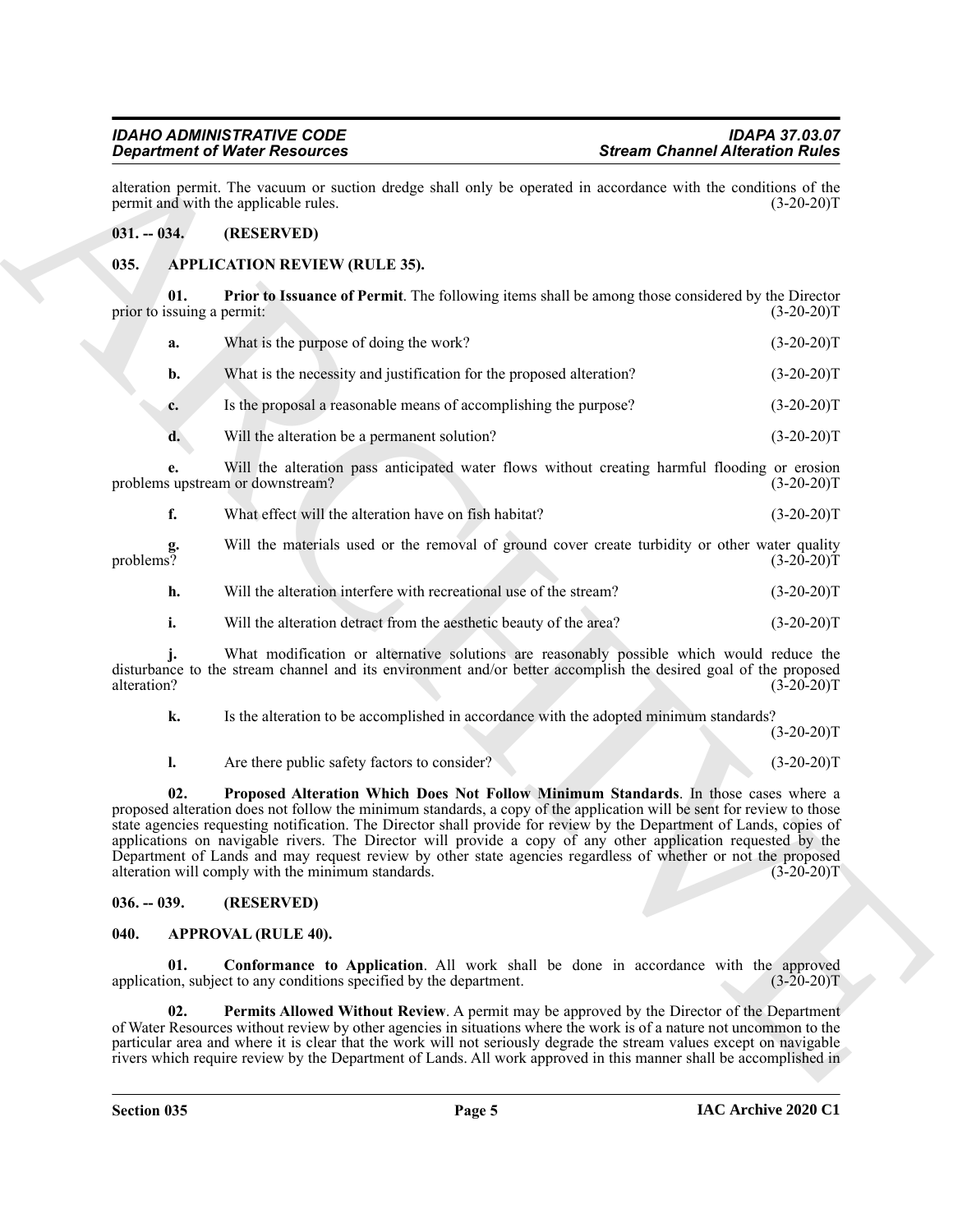#### *IDAHO ADMINISTRATIVE CODE IDAPA 37.03.07 Department of Water Resources*

accordance with the minimum standards. (3-20-20)T

<span id="page-5-6"></span>**03. Reinstatement of Expired Permit**. A permit which has expired may be reinstated by the Director after review by other agencies as determined by the Director. (3-20-20)T

#### <span id="page-5-0"></span>**041. -- 044. (RESERVED)**

#### <span id="page-5-15"></span><span id="page-5-13"></span><span id="page-5-1"></span>**045. ENFORCEMENT OF ACT (RULE 45).**

**Consideration of Nicity Research 6 Security Consumer Channel Alternation (1978)**<br>
Security the simulation state of Papiers A. Security which has equivalency be released by the present<br>
Security of the security of Papiers **01. Written Orders Issued by Designated Employees of Department**. Employees of the Department designated by the Director may issue written orders directing an applicant to cease and desist, to ensure proper notice to applicants who are found to be altering a stream without a permit or not in compliance with the conditions of a permit. Such orders shall be in effect immediately upon issuance and will continue in force until a permit is issued or until the order is rescinded by the Director. (3-20-20)T

<span id="page-5-14"></span>**02. Failure to Comply with Stream Protection Act**. Failure to comply with any of the provisions of the Stream Protection Act (Chapter 38, Title 42, Idaho Code), may result in issuance of an Idaho uniform citation and/ or the cancellation of any permit by the Director without further notice and the pursuit in a court of competent jurisdiction, such civil or criminal remedies as may be appropriate and provided by law. The Director may allow reasonable time for an applicant to complete stabilization and restoration work.

#### <span id="page-5-2"></span>**046. -- 049. (RESERVED)**

#### <span id="page-5-7"></span><span id="page-5-3"></span>**050. EMERGENCY WAIVER (RULE 50).**

<span id="page-5-11"></span>**01. Waiver of Provisions of Stream Protection Act**. Section 42-3808, Idaho Code, provides for waiver of the provisions of the Stream Protection Act in emergency situations where immediate action must be taken to protect life or property including growing crops. The Director will not consider failure to submit an application for a stream channel alteration far enough ahead of the desired starting time of the construction work as an emergency situation.  $(3-20-20)T$ 

<span id="page-5-10"></span>**02. Verbal Waivers**. A verbal waiver may be granted initially; however, all verbal requests for waivers shall be followed up by the applicant in writing within fifteen (15) days of any initial authorization to do work. If the applicant is unable to contact the Director to obtain an emergency waiver, he may proceed with emergency work; however, he must contact the Director as soon as possible thereafter. Proving that a bonafide emergency did actually exist will be the responsibility of the applicant. (3-20-20)T

<span id="page-5-9"></span>**03. Emergency Waiver**. Work authorized by an emergency waiver shall be limited to only that which is necessary to safeguard life or property, including growing crops, during the period of emergency. (3-20-20)T

<span id="page-5-8"></span>**04. Conformance to Conditions of Waiver**. The applicant shall adhere to all conditions set by the Director as part of a waiver. (3-20-20)T

<span id="page-5-12"></span>**05. Waivers Granted by Designated Employees**. The Director may delegate the authority to grant waivers to designated employees of the Department. Names and telephone numbers of such employees will be made available to any interested applicant upon request. (3-20-20) available to any interested applicant upon request.

#### <span id="page-5-4"></span>**051. -- 054. (RESERVED)**

#### <span id="page-5-16"></span><span id="page-5-5"></span>**055. MINIMUM STANDARDS (RULE 55).**

These standards are intended to cover the ordinary type of stream channel alteration and to prescribe minimum conditions for approval of such construction. Unless otherwise provided in a permit, these standards shall govern all stream channel alterations in this state. An applicant should not assume that because an application utilizes methods set forth in these standards it will automatically be approved. These minimum standards include the following items:  $(3-20-20)T$ 

#### <span id="page-5-17"></span>**01. Construction Procedures**. (3-20-20)T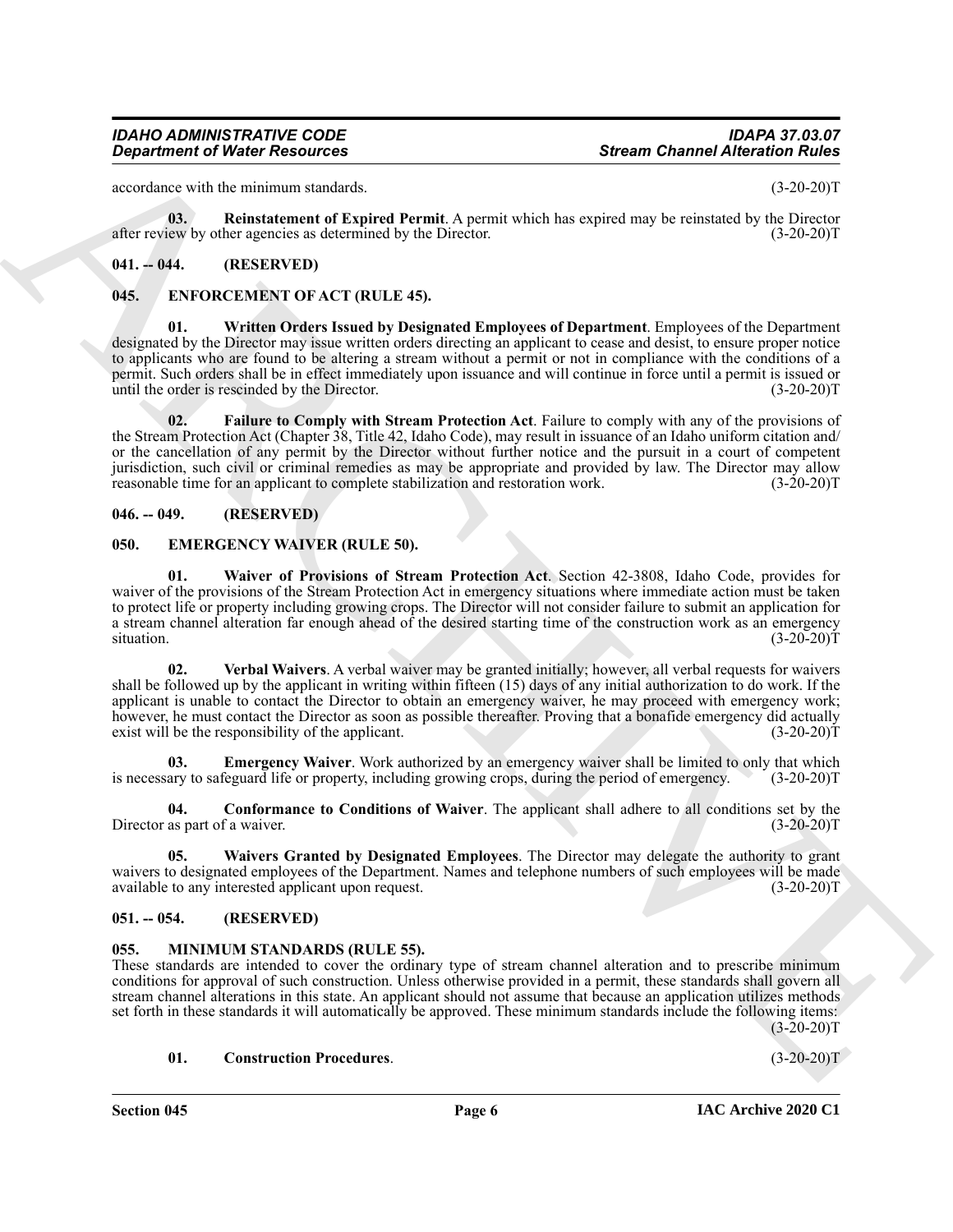<span id="page-6-16"></span><span id="page-6-15"></span>

| 02.<br>Dumped Rock Riprap.<br>$(3-20-20)T$<br>03.<br>Drop Structures, Sills and Barbs.<br>$(3-20-20)T$<br><b>Culverts and Bridges.</b><br>$(3-20-20)T$<br>04.<br>05.<br><b>Removal of Sand and Gravel Deposits.</b><br>$(3-20-20)T$<br><b>Suction Dredges and Non-Powered Sluice Equipment.</b><br>06.<br>$(3-20-20)T$<br>07.<br>$(3-20-20)T$<br>Piling.<br>08.<br><b>Pipe Crossings.</b><br>$(3-20-20)T$<br>09.<br><b>Concrete Plank Boat Launch Ramps.</b><br>$(3-20-20)T$<br>056.<br><b>CONSTRUCTION PROCEDURES (RULE 56).</b><br><b>Conformance to Procedures.</b> Construction shall be done in accordance with the following<br>01.<br>procedures unless specific approval of other procedures has been given by the Director. When an applicant desires to<br>proceed in a manner different from the following, such procedures should be described on the application.<br>$(3-20-20)T$<br>02.<br><b>Operation of Construction Equipment</b> . No construction equipment shall be operated below the<br>existing water surface without specific approval from the Director except as follows: Fording the stream at one (1)<br>location only will be permitted unless otherwise specified; however, vehicles and equipment will not be permitted to<br>push or pull material along the streambed below the existing water level. Work below the water which is essential for<br>preparation of culvert bedding or approved footing installations shall be permitted to the extent that it does not create<br>unnecessary turbidity or stream channel disturbance. Frequent fording will not be permitted in areas where extensive<br>turbidity will be created.<br>$(3-20-20)T$<br>Temporary Structures. Any temporary crossings, bridge supports, cofferdams, or other structures<br>03.<br>that will be needed during the period of construction shall be designed to handle high flows that could be anticipated<br>during the construction period. All structures shall be completely removed from the stream channel at the conclusion<br>of construction and the area shall be restored to a natural appearance.<br>$(3-20-20)T$<br>Minimizing Disturbance of Area. Care shall be taken to cause only the minimum necessary<br>04.<br>disturbance to the natural appearance of the area. Streambank vegetation shall be protected except where its removal<br>is absolutely necessary for completion of the work adjacent to the stream channel.<br>$(3-20-20)T$<br>Disposal of Removed Materials. Any vegetation, debris, or other material removed during<br>05.<br>construction shall be disposed of at some location out of the stream channel where it cannot reenter the channel<br>$(3-20-20)T$<br>during high stream flows.<br>New Cut of Fill Slopes. All new cut or fill slopes that will not be protected with some form of<br>06.<br>riprap shall be seeded with grass and planted with native vegetation to prevent erosion.<br>$(3-20-20)T$<br>Fill Material. All fill material shall be placed and compacted in horizontal lifts. Areas to be filled<br>07.<br>shall be cleared of all vegetation, debris and other materials that would be objectionable in the fill.<br>$(3-20-20)T$<br>Limitations on Construction Period. The Director may limit the period of construction as needed<br>08.<br>to minimize conflicts with fish migration and spawning, recreation use, and other uses.<br>$(3-20-20)T$<br>057.<br><b>DUMPED ROCK RIPRAP (RULE 57).</b><br>01.<br><b>Placement of Riprap</b> . Riprap shall be placed on a granular bedding material or a compact and<br>stable embankment.<br>$(3-20-20)T$ | <b>Department of Water Resources</b> | <b>Stream Channel Alteration Rules</b> |  |
|---------------------------------------------------------------------------------------------------------------------------------------------------------------------------------------------------------------------------------------------------------------------------------------------------------------------------------------------------------------------------------------------------------------------------------------------------------------------------------------------------------------------------------------------------------------------------------------------------------------------------------------------------------------------------------------------------------------------------------------------------------------------------------------------------------------------------------------------------------------------------------------------------------------------------------------------------------------------------------------------------------------------------------------------------------------------------------------------------------------------------------------------------------------------------------------------------------------------------------------------------------------------------------------------------------------------------------------------------------------------------------------------------------------------------------------------------------------------------------------------------------------------------------------------------------------------------------------------------------------------------------------------------------------------------------------------------------------------------------------------------------------------------------------------------------------------------------------------------------------------------------------------------------------------------------------------------------------------------------------------------------------------------------------------------------------------------------------------------------------------------------------------------------------------------------------------------------------------------------------------------------------------------------------------------------------------------------------------------------------------------------------------------------------------------------------------------------------------------------------------------------------------------------------------------------------------------------------------------------------------------------------------------------------------------------------------------------------------------------------------------------------------------------------------------------------------------------------------------------------------------------------------------------------------------------------------------------------------------------------------------------------------------------------------------------------------------------------------------------------------------------------------------------------------------------------------------------------------------------------------------------------------------------------------------------------------------------------------------------------------------------------------------------------------------------------------------------------------------------------------------------------------------------------------------------------------------------------------------------------------------------------------|--------------------------------------|----------------------------------------|--|
|                                                                                                                                                                                                                                                                                                                                                                                                                                                                                                                                                                                                                                                                                                                                                                                                                                                                                                                                                                                                                                                                                                                                                                                                                                                                                                                                                                                                                                                                                                                                                                                                                                                                                                                                                                                                                                                                                                                                                                                                                                                                                                                                                                                                                                                                                                                                                                                                                                                                                                                                                                                                                                                                                                                                                                                                                                                                                                                                                                                                                                                                                                                                                                                                                                                                                                                                                                                                                                                                                                                                                                                                                                             |                                      |                                        |  |
|                                                                                                                                                                                                                                                                                                                                                                                                                                                                                                                                                                                                                                                                                                                                                                                                                                                                                                                                                                                                                                                                                                                                                                                                                                                                                                                                                                                                                                                                                                                                                                                                                                                                                                                                                                                                                                                                                                                                                                                                                                                                                                                                                                                                                                                                                                                                                                                                                                                                                                                                                                                                                                                                                                                                                                                                                                                                                                                                                                                                                                                                                                                                                                                                                                                                                                                                                                                                                                                                                                                                                                                                                                             |                                      |                                        |  |
|                                                                                                                                                                                                                                                                                                                                                                                                                                                                                                                                                                                                                                                                                                                                                                                                                                                                                                                                                                                                                                                                                                                                                                                                                                                                                                                                                                                                                                                                                                                                                                                                                                                                                                                                                                                                                                                                                                                                                                                                                                                                                                                                                                                                                                                                                                                                                                                                                                                                                                                                                                                                                                                                                                                                                                                                                                                                                                                                                                                                                                                                                                                                                                                                                                                                                                                                                                                                                                                                                                                                                                                                                                             |                                      |                                        |  |
|                                                                                                                                                                                                                                                                                                                                                                                                                                                                                                                                                                                                                                                                                                                                                                                                                                                                                                                                                                                                                                                                                                                                                                                                                                                                                                                                                                                                                                                                                                                                                                                                                                                                                                                                                                                                                                                                                                                                                                                                                                                                                                                                                                                                                                                                                                                                                                                                                                                                                                                                                                                                                                                                                                                                                                                                                                                                                                                                                                                                                                                                                                                                                                                                                                                                                                                                                                                                                                                                                                                                                                                                                                             |                                      |                                        |  |
|                                                                                                                                                                                                                                                                                                                                                                                                                                                                                                                                                                                                                                                                                                                                                                                                                                                                                                                                                                                                                                                                                                                                                                                                                                                                                                                                                                                                                                                                                                                                                                                                                                                                                                                                                                                                                                                                                                                                                                                                                                                                                                                                                                                                                                                                                                                                                                                                                                                                                                                                                                                                                                                                                                                                                                                                                                                                                                                                                                                                                                                                                                                                                                                                                                                                                                                                                                                                                                                                                                                                                                                                                                             |                                      |                                        |  |
|                                                                                                                                                                                                                                                                                                                                                                                                                                                                                                                                                                                                                                                                                                                                                                                                                                                                                                                                                                                                                                                                                                                                                                                                                                                                                                                                                                                                                                                                                                                                                                                                                                                                                                                                                                                                                                                                                                                                                                                                                                                                                                                                                                                                                                                                                                                                                                                                                                                                                                                                                                                                                                                                                                                                                                                                                                                                                                                                                                                                                                                                                                                                                                                                                                                                                                                                                                                                                                                                                                                                                                                                                                             |                                      |                                        |  |
|                                                                                                                                                                                                                                                                                                                                                                                                                                                                                                                                                                                                                                                                                                                                                                                                                                                                                                                                                                                                                                                                                                                                                                                                                                                                                                                                                                                                                                                                                                                                                                                                                                                                                                                                                                                                                                                                                                                                                                                                                                                                                                                                                                                                                                                                                                                                                                                                                                                                                                                                                                                                                                                                                                                                                                                                                                                                                                                                                                                                                                                                                                                                                                                                                                                                                                                                                                                                                                                                                                                                                                                                                                             |                                      |                                        |  |
|                                                                                                                                                                                                                                                                                                                                                                                                                                                                                                                                                                                                                                                                                                                                                                                                                                                                                                                                                                                                                                                                                                                                                                                                                                                                                                                                                                                                                                                                                                                                                                                                                                                                                                                                                                                                                                                                                                                                                                                                                                                                                                                                                                                                                                                                                                                                                                                                                                                                                                                                                                                                                                                                                                                                                                                                                                                                                                                                                                                                                                                                                                                                                                                                                                                                                                                                                                                                                                                                                                                                                                                                                                             |                                      |                                        |  |
|                                                                                                                                                                                                                                                                                                                                                                                                                                                                                                                                                                                                                                                                                                                                                                                                                                                                                                                                                                                                                                                                                                                                                                                                                                                                                                                                                                                                                                                                                                                                                                                                                                                                                                                                                                                                                                                                                                                                                                                                                                                                                                                                                                                                                                                                                                                                                                                                                                                                                                                                                                                                                                                                                                                                                                                                                                                                                                                                                                                                                                                                                                                                                                                                                                                                                                                                                                                                                                                                                                                                                                                                                                             |                                      |                                        |  |
|                                                                                                                                                                                                                                                                                                                                                                                                                                                                                                                                                                                                                                                                                                                                                                                                                                                                                                                                                                                                                                                                                                                                                                                                                                                                                                                                                                                                                                                                                                                                                                                                                                                                                                                                                                                                                                                                                                                                                                                                                                                                                                                                                                                                                                                                                                                                                                                                                                                                                                                                                                                                                                                                                                                                                                                                                                                                                                                                                                                                                                                                                                                                                                                                                                                                                                                                                                                                                                                                                                                                                                                                                                             |                                      |                                        |  |
|                                                                                                                                                                                                                                                                                                                                                                                                                                                                                                                                                                                                                                                                                                                                                                                                                                                                                                                                                                                                                                                                                                                                                                                                                                                                                                                                                                                                                                                                                                                                                                                                                                                                                                                                                                                                                                                                                                                                                                                                                                                                                                                                                                                                                                                                                                                                                                                                                                                                                                                                                                                                                                                                                                                                                                                                                                                                                                                                                                                                                                                                                                                                                                                                                                                                                                                                                                                                                                                                                                                                                                                                                                             |                                      |                                        |  |
|                                                                                                                                                                                                                                                                                                                                                                                                                                                                                                                                                                                                                                                                                                                                                                                                                                                                                                                                                                                                                                                                                                                                                                                                                                                                                                                                                                                                                                                                                                                                                                                                                                                                                                                                                                                                                                                                                                                                                                                                                                                                                                                                                                                                                                                                                                                                                                                                                                                                                                                                                                                                                                                                                                                                                                                                                                                                                                                                                                                                                                                                                                                                                                                                                                                                                                                                                                                                                                                                                                                                                                                                                                             |                                      |                                        |  |
|                                                                                                                                                                                                                                                                                                                                                                                                                                                                                                                                                                                                                                                                                                                                                                                                                                                                                                                                                                                                                                                                                                                                                                                                                                                                                                                                                                                                                                                                                                                                                                                                                                                                                                                                                                                                                                                                                                                                                                                                                                                                                                                                                                                                                                                                                                                                                                                                                                                                                                                                                                                                                                                                                                                                                                                                                                                                                                                                                                                                                                                                                                                                                                                                                                                                                                                                                                                                                                                                                                                                                                                                                                             |                                      |                                        |  |
|                                                                                                                                                                                                                                                                                                                                                                                                                                                                                                                                                                                                                                                                                                                                                                                                                                                                                                                                                                                                                                                                                                                                                                                                                                                                                                                                                                                                                                                                                                                                                                                                                                                                                                                                                                                                                                                                                                                                                                                                                                                                                                                                                                                                                                                                                                                                                                                                                                                                                                                                                                                                                                                                                                                                                                                                                                                                                                                                                                                                                                                                                                                                                                                                                                                                                                                                                                                                                                                                                                                                                                                                                                             |                                      |                                        |  |
|                                                                                                                                                                                                                                                                                                                                                                                                                                                                                                                                                                                                                                                                                                                                                                                                                                                                                                                                                                                                                                                                                                                                                                                                                                                                                                                                                                                                                                                                                                                                                                                                                                                                                                                                                                                                                                                                                                                                                                                                                                                                                                                                                                                                                                                                                                                                                                                                                                                                                                                                                                                                                                                                                                                                                                                                                                                                                                                                                                                                                                                                                                                                                                                                                                                                                                                                                                                                                                                                                                                                                                                                                                             |                                      |                                        |  |
|                                                                                                                                                                                                                                                                                                                                                                                                                                                                                                                                                                                                                                                                                                                                                                                                                                                                                                                                                                                                                                                                                                                                                                                                                                                                                                                                                                                                                                                                                                                                                                                                                                                                                                                                                                                                                                                                                                                                                                                                                                                                                                                                                                                                                                                                                                                                                                                                                                                                                                                                                                                                                                                                                                                                                                                                                                                                                                                                                                                                                                                                                                                                                                                                                                                                                                                                                                                                                                                                                                                                                                                                                                             |                                      |                                        |  |
|                                                                                                                                                                                                                                                                                                                                                                                                                                                                                                                                                                                                                                                                                                                                                                                                                                                                                                                                                                                                                                                                                                                                                                                                                                                                                                                                                                                                                                                                                                                                                                                                                                                                                                                                                                                                                                                                                                                                                                                                                                                                                                                                                                                                                                                                                                                                                                                                                                                                                                                                                                                                                                                                                                                                                                                                                                                                                                                                                                                                                                                                                                                                                                                                                                                                                                                                                                                                                                                                                                                                                                                                                                             |                                      |                                        |  |
|                                                                                                                                                                                                                                                                                                                                                                                                                                                                                                                                                                                                                                                                                                                                                                                                                                                                                                                                                                                                                                                                                                                                                                                                                                                                                                                                                                                                                                                                                                                                                                                                                                                                                                                                                                                                                                                                                                                                                                                                                                                                                                                                                                                                                                                                                                                                                                                                                                                                                                                                                                                                                                                                                                                                                                                                                                                                                                                                                                                                                                                                                                                                                                                                                                                                                                                                                                                                                                                                                                                                                                                                                                             |                                      |                                        |  |
|                                                                                                                                                                                                                                                                                                                                                                                                                                                                                                                                                                                                                                                                                                                                                                                                                                                                                                                                                                                                                                                                                                                                                                                                                                                                                                                                                                                                                                                                                                                                                                                                                                                                                                                                                                                                                                                                                                                                                                                                                                                                                                                                                                                                                                                                                                                                                                                                                                                                                                                                                                                                                                                                                                                                                                                                                                                                                                                                                                                                                                                                                                                                                                                                                                                                                                                                                                                                                                                                                                                                                                                                                                             |                                      |                                        |  |

#### <span id="page-6-20"></span><span id="page-6-19"></span><span id="page-6-18"></span><span id="page-6-17"></span><span id="page-6-14"></span><span id="page-6-13"></span><span id="page-6-10"></span><span id="page-6-9"></span><span id="page-6-3"></span><span id="page-6-2"></span><span id="page-6-0"></span>**056. CONSTRUCTION PROCEDURES (RULE 56).**

#### <span id="page-6-12"></span><span id="page-6-11"></span><span id="page-6-8"></span><span id="page-6-7"></span><span id="page-6-6"></span><span id="page-6-5"></span><span id="page-6-4"></span><span id="page-6-1"></span>**057. DUMPED ROCK RIPRAP (RULE 57).**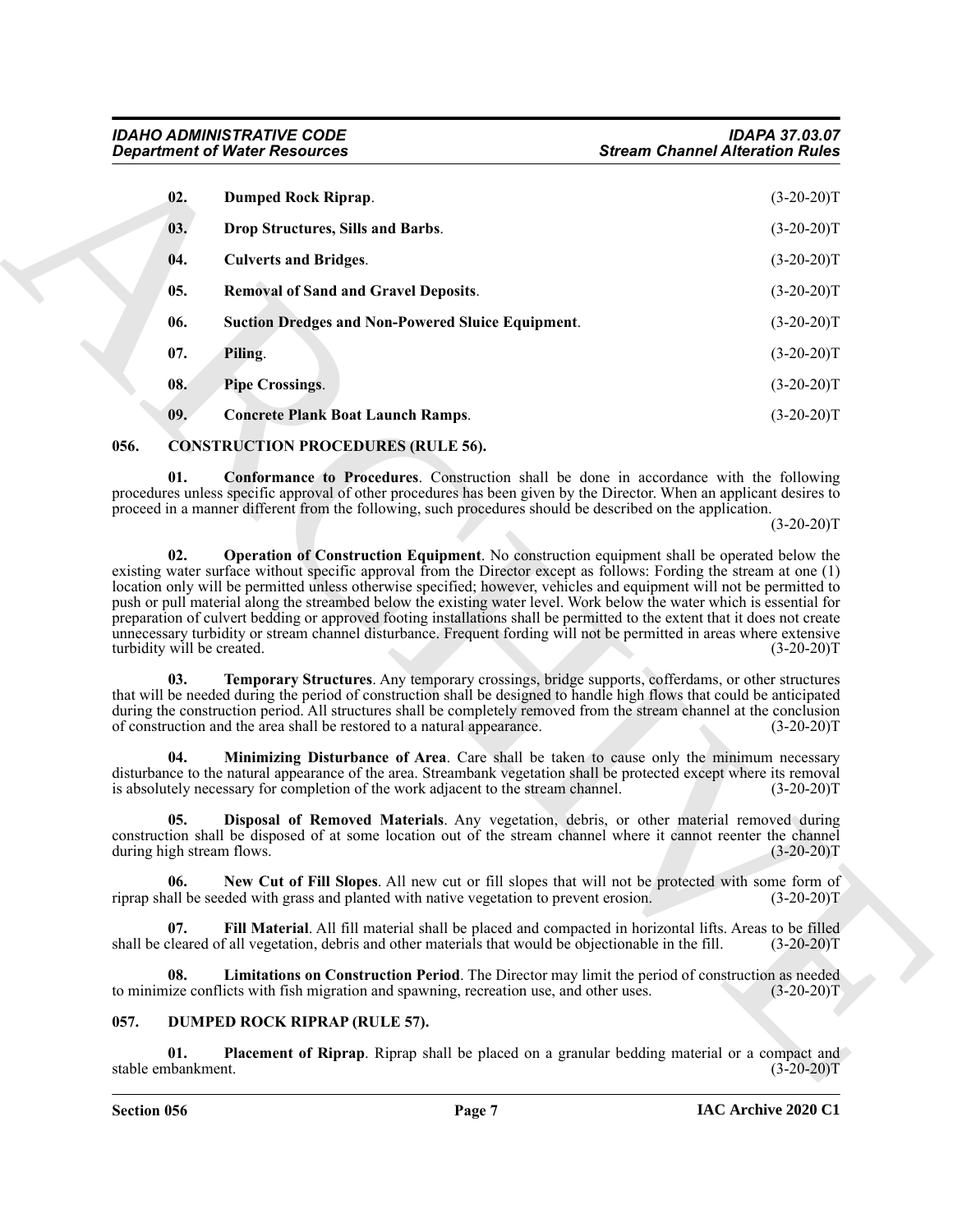<span id="page-7-5"></span><span id="page-7-4"></span><span id="page-7-3"></span><span id="page-7-2"></span><span id="page-7-1"></span><span id="page-7-0"></span>

| <b>IDAHO ADMINISTRATIVE CODE</b>     | <b>IDAPA 37.03.07</b>                  |
|--------------------------------------|----------------------------------------|
| <b>Department of Water Resources</b> | <b>Stream Channel Alteration Rules</b> |

|                                                                                                                                                                                                                                                                                                                                                               | vertical) except at ends of culverts and at bridge approaches where a 1 1/2:1 sideslope is standard.<br>$(3-20-20)T$ |                                                                                     |                                                                                                                                                                                                                                                                                                                                                                                                                                                                              |
|---------------------------------------------------------------------------------------------------------------------------------------------------------------------------------------------------------------------------------------------------------------------------------------------------------------------------------------------------------------|----------------------------------------------------------------------------------------------------------------------|-------------------------------------------------------------------------------------|------------------------------------------------------------------------------------------------------------------------------------------------------------------------------------------------------------------------------------------------------------------------------------------------------------------------------------------------------------------------------------------------------------------------------------------------------------------------------|
| Minimum Thickness of Riprap. The minimum thickness of the riprap layer shall equal the<br>03.<br>dimension of the largest size riprap rock used or be eighteen (18) inches, whichever is greater. When riprap will be<br>placed below high water level, the thickness of the layer shall be fifty percent (50%) greater than specified below.<br>$(3-20-20)T$ |                                                                                                                      |                                                                                     |                                                                                                                                                                                                                                                                                                                                                                                                                                                                              |
| 04.                                                                                                                                                                                                                                                                                                                                                           | water surface elevation in the stream.                                                                               |                                                                                     | <b>Riprap Protection.</b> Riprap protection must extend at least one (1) foot above the anticipated high<br>$(3-20-20)T$                                                                                                                                                                                                                                                                                                                                                     |
| 05.<br>06.                                                                                                                                                                                                                                                                                                                                                    | are not acceptable as dumped riprap.                                                                                 |                                                                                     | Rock Used for Riprap. Rock for riprap shall consist of sound, dense, durable, angular rock<br>fragments, resistant to weathering and free from large quantities of soil, shale, and organic matter. The length of a<br>rock shall not be more than three (3) times its width or thickness. Rounded cobbles, boulders, and streambed gravels<br>$(3-20-20)T$<br>Size and Gradation of Riprap. Riprap size and gradation are commonly determined in terms of                   |
| average size.<br>07.                                                                                                                                                                                                                                                                                                                                          |                                                                                                                      | West States (FWS) method shown in APPENDIX A - Table 1A at the end of this chapter. | the weight of riprap rock. The average size of riprap rock shall be at least as large as the maximum size rock that the<br>stream is capable of moving. The maximum size of riprap rock used shall be two $(2)$ to five $(5)$ times larger than the<br>$(3-20-20)T$<br>Methods Used for Determining Gradation of Riprap. There are many methods used for<br>determining the gradation of riprap rock. One of these many acceptable methods is shown in Table 1 below the Far |
|                                                                                                                                                                                                                                                                                                                                                               |                                                                                                                      | <b>GRADATION OF RIPRAP IN POUNDS</b>                                                |                                                                                                                                                                                                                                                                                                                                                                                                                                                                              |
| <b>Max. Weight of Stone</b><br>required (lbs)                                                                                                                                                                                                                                                                                                                 |                                                                                                                      | Min. and Max. Range in<br>weight of Stones (lbs)                                    | <b>Weight Range 75 percent</b><br>of Stones (lbs)                                                                                                                                                                                                                                                                                                                                                                                                                            |
|                                                                                                                                                                                                                                                                                                                                                               | 150                                                                                                                  | $25 - 150$                                                                          | $50 - 150$                                                                                                                                                                                                                                                                                                                                                                                                                                                                   |
|                                                                                                                                                                                                                                                                                                                                                               | 200                                                                                                                  | $25 - 200$                                                                          | $50 - 200$                                                                                                                                                                                                                                                                                                                                                                                                                                                                   |
|                                                                                                                                                                                                                                                                                                                                                               |                                                                                                                      | $25 - 250$                                                                          | $50 - 250$                                                                                                                                                                                                                                                                                                                                                                                                                                                                   |
|                                                                                                                                                                                                                                                                                                                                                               | 250                                                                                                                  |                                                                                     |                                                                                                                                                                                                                                                                                                                                                                                                                                                                              |
|                                                                                                                                                                                                                                                                                                                                                               | 400                                                                                                                  | $25 - 400$                                                                          | $100 - 400$                                                                                                                                                                                                                                                                                                                                                                                                                                                                  |
|                                                                                                                                                                                                                                                                                                                                                               | 600                                                                                                                  | $25 - 600$                                                                          | $150 - 600$                                                                                                                                                                                                                                                                                                                                                                                                                                                                  |
|                                                                                                                                                                                                                                                                                                                                                               | 800                                                                                                                  | $25 - 800$                                                                          | $200 - 800$                                                                                                                                                                                                                                                                                                                                                                                                                                                                  |
|                                                                                                                                                                                                                                                                                                                                                               | 1000                                                                                                                 | $50 - 1000$                                                                         | 250 - 1000                                                                                                                                                                                                                                                                                                                                                                                                                                                                   |
|                                                                                                                                                                                                                                                                                                                                                               | 1300                                                                                                                 | $50 - 1300$                                                                         | 325 - 1300                                                                                                                                                                                                                                                                                                                                                                                                                                                                   |
|                                                                                                                                                                                                                                                                                                                                                               | 1600                                                                                                                 | $50 - 1600$                                                                         | 400 - 1600                                                                                                                                                                                                                                                                                                                                                                                                                                                                   |
|                                                                                                                                                                                                                                                                                                                                                               | 2000                                                                                                                 | 75 - 2000                                                                           | $600 - 2000$                                                                                                                                                                                                                                                                                                                                                                                                                                                                 |
|                                                                                                                                                                                                                                                                                                                                                               | 2700                                                                                                                 | 100 - 2700                                                                          | 800 - 2700                                                                                                                                                                                                                                                                                                                                                                                                                                                                   |

#### <span id="page-7-7"></span><span id="page-7-6"></span> $(3-20-20)T$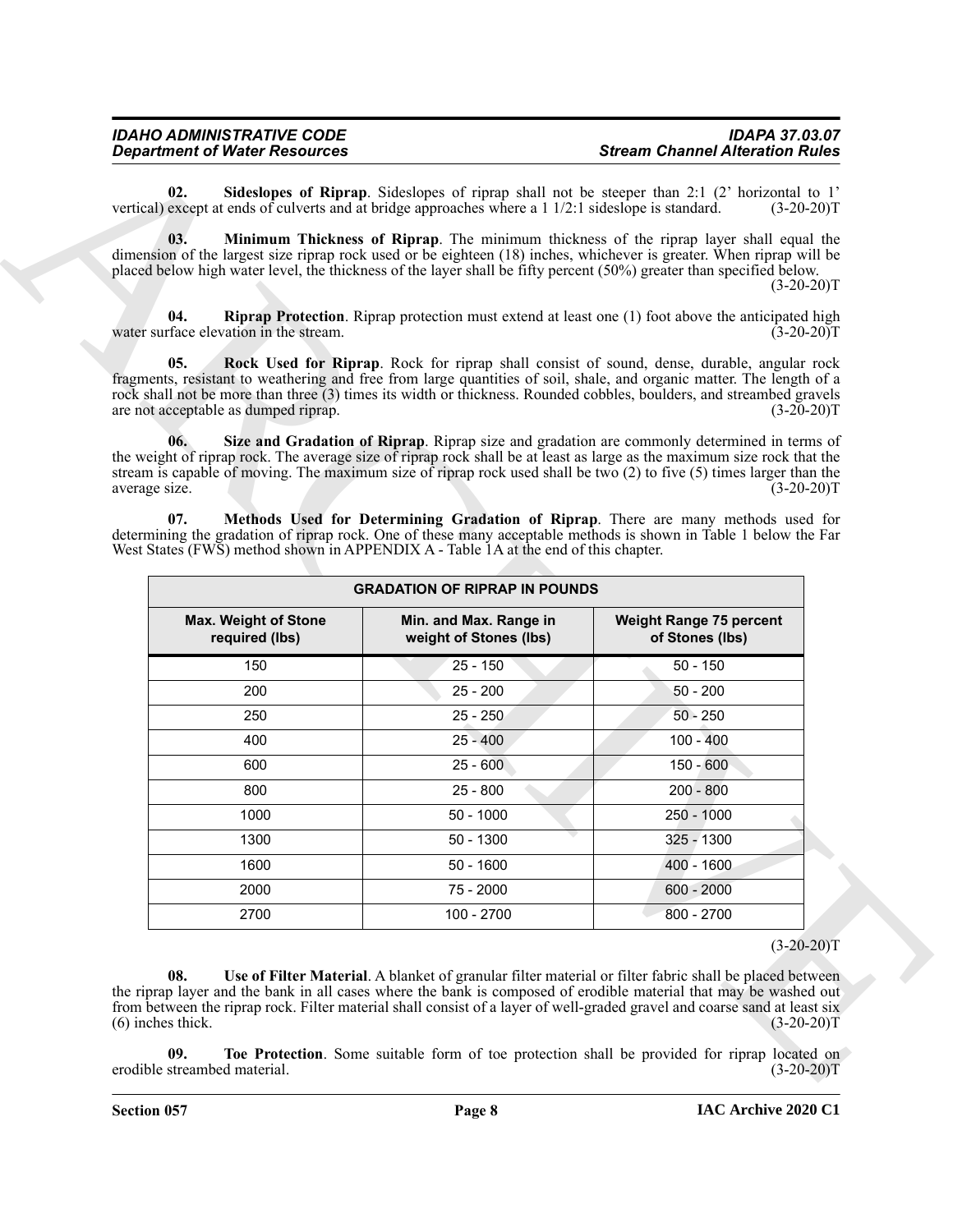**a.** Various acceptable methods of providing toe protection are shown in APPENDIX B at the end of this chapter. (3-20-20)T

**b.** In addition to the approved methods of providing toe protection as shown in APPENDIX B at the end of this chapter, any other reasonable method will be considered by the Director during review of a proposed project. (3-20-20) project.  $(3-20-20)T$ 

<span id="page-8-1"></span>**10. Extension of Riprap Area**. Riprap shall extend far enough upstream and downstream to reach stable areas, unless protected against undermining at ends by the method shown in APPENDIX C, Figure 3 at the end of this chapter. On extremely long riprap sections, it is recommended that similar cutoff sections be used at several intermediate points to reduce the hazard that would be created if failure of the riprap occurred at any one (1) location.  $(3-20-20)T$ 

<span id="page-8-3"></span><span id="page-8-2"></span>**11. Finished Surface**. Placement shall result in a smooth, even finished surface. Compaction is not necessary. (3-20-20)T

**Consideration** of Water Resonances<br>
Written accordation to the space of probable of providing sor procedures are shown in APENDIX B at the cost of<br>  $\frac{1}{2}$  and  $\frac{1}{2}$  and additional consideration in the consideratio **12. Placement of Riprap**. The full course thickness of the riprap shall be placed in one (1) operation. Dumping riprap long distances down the bank or pushing it over the top of the bank with a dozer shall be avoided if possible. Material should be placed with a backhoe, loader, or dragline. Dumping material near its final position on the slope or dumping rock at the toe and bulldozing it up the slope is a very satisfactory method of placement, if<br>approval is obtained for the use of equipment in the channel. (3-20-20) approval is obtained for the use of equipment in the channel.

<span id="page-8-0"></span>**13. Design Procedure**. Design procedure using the Far West States (FWS) method. (3-20-20)T

**a.** The FWS method uses a single equation to deal with variables for riprap.  $(3-20-20)$ T

D75 = 3.5/CK WDS for Channel Banks

where:  $D75 = Size$  of the rock at seventy five percent (75%) is finer in gradation, in inches.

|  | $W =$ Specific weight of water, usually 62.4 lbs./cu.ft. |
|--|----------------------------------------------------------|
|  | $D =$ Depth of flow in stream, in feet in flood stage    |
|  | $S =$ Channel slope or gradient, in ft/ft.               |
|  | $C = A$ coefficient relating to curvature in the stream  |
|  | $K = A$ coefficient relating to steepness of bank slopes |

 $(3-20-20)T$ 

**b.** The coefficient, C, is based on the ratio of the radius of curvature of the stream, (CR), to the water surface width, (WSW), so it is necessary for the user to make field determination of these values. The coefficient varies from 0.6 for a curve ratio of 4 to 6, up to 1.0 for a straight channel. If the computed ratio for a particular project is less than 4, the designer should consider some modification less than 4.

| <b>CR/WSW</b>           | С    |
|-------------------------|------|
| 4 - 6                   | 0.60 |
| ճ - 9                   | 0.75 |
| $9 - 12$                | 0.90 |
| <b>Straight Channel</b> | 1.00 |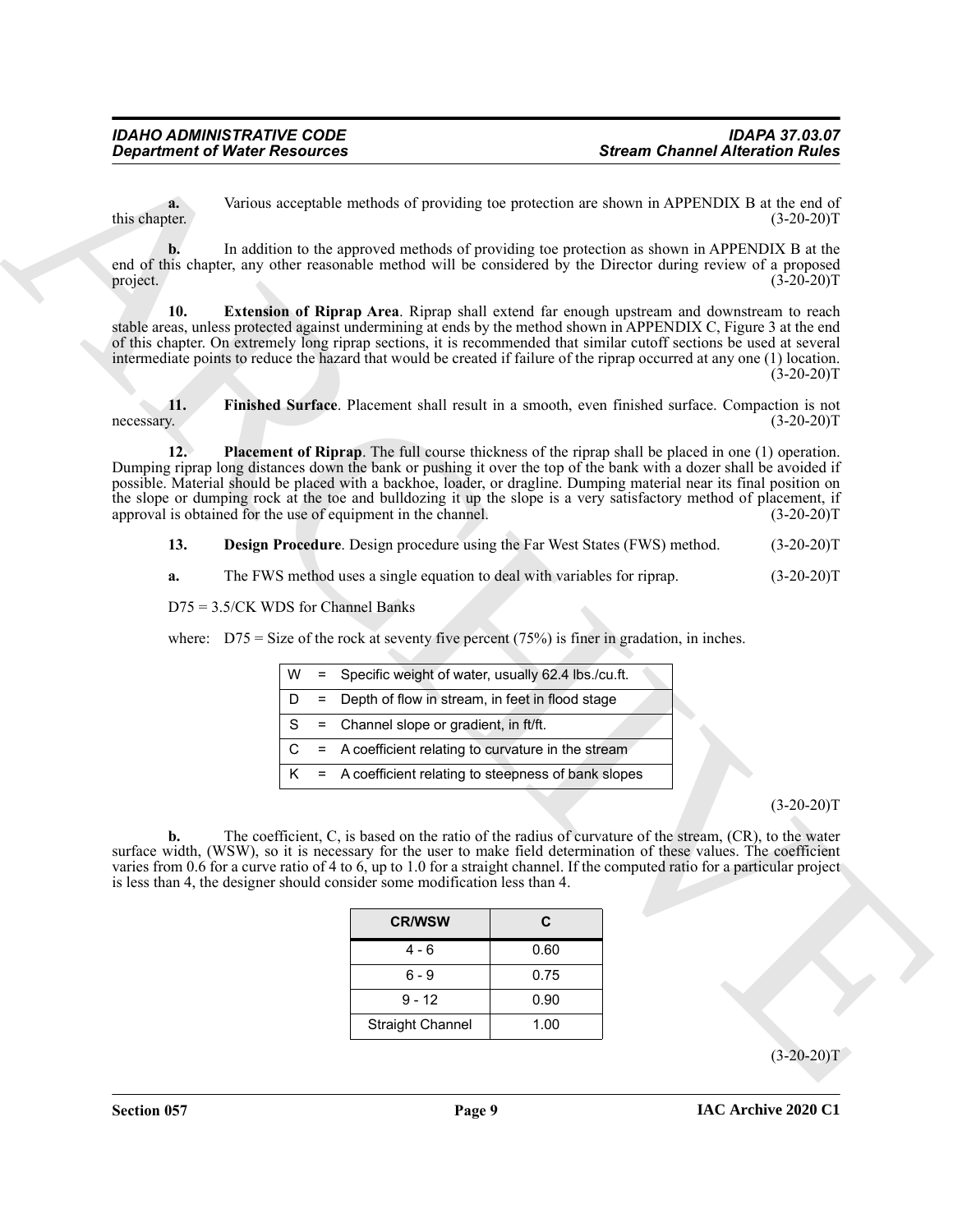**c.** The coefficient, K, ranges from 0.5 for a 1.5:1 sideslope to 0.87 for 3:1 sideslope. No values are given for steeper or flatter slopes. Slopes steeper than 1.5:1 are not recommended. If slopes flatter than 3:1 are desired, it would be conservative to use the K-value for 3:1 slopes.

| <b>Bankslope</b> | Κ    |
|------------------|------|
| 1.5:1            | 0.50 |
| 1.75:1           | 0.63 |
| 2.0:1            | 0.72 |
| 2.5:1            | 0.80 |
| 3.0:1            | 0.87 |

 $(3-20-20)T$ 

Table 1A in APPENDIX A, located at the end of this chapter.

#### <span id="page-9-1"></span><span id="page-9-0"></span>**058. DROP STRUCTURES, SILLS AND BARBS (RULE 58).**

<span id="page-9-3"></span>**Drop Structures**. A drop structure shall be constructed of rocks, boulders and/or logs placed within a stream channel to act as a low level dam. Placement of a drop structure perpendicular to stream flow will decrease the stream gradient, dissipate stream energy and decrease stream velocity through an increase in water surface elevation immediately above the structure. Drop structures shall comply with the following criteria: (3-20-20)T elevation immediately above the structure. Drop structures shall comply with the following criteria:

**a.** Maximum water surface differential across (upstream water surface elevation minus downstream water surface elevation) a drop structure shall not exceed two  $(2)$  feet. The department shall approve the final elevation of any structure. (3-20-20)T

**b.** Rock drop structures shall be constructed of clean, sound, dense, durable, angular rock fragments, and/or boulders of size and gradation, such that the stream is incapable of moving the material during peak flows. Rocks shall be keyed into the stream banks to minimize the likelihood of bank erosion, (See Figure 8 in APPENDIX<br>H located at the end of this chapter). (3-20-20) H located at the end of this chapter).

**Considered of Water Research Conservation** Stream Determined Alternation Materials of the conservation of the second technique and the second of the second of the second of the second of the second of the second of the s Log drop structures are acceptable in four (4) designs including the single log dam, the stacked log dam, the three (3) log dam, and the pyramid log dam. Log ends shall be keyed into both banks at least one-third  $(1/3)$ of the channel width or a distance sufficient to prevent end erosion. To prevent undercutting, the bottom log shall be imbedded in the stream bed or hardware cloth, cobbles or boulders shall be placed along the upper edge. Minimum log size for a single log structure shall be determined by on-site conditions and shall be placed to maintain flow over the entire log to prevent decay. Each log drop structure must be accompanied by downstream scour protection, such as a rock apron (See Figure 9 in APPENDIX I located at the end of this chapter. (3-20-20) as a rock apron (See Figure 9 in APPENDIX I located at the end of this chapter.

**d.** All drop structures shall be constructed to facilitate fish passage and centralized scour pool nent.  $(3-20-20)T$ development.

<span id="page-9-4"></span>**02.** Sills. A sill shall be constructed of the same material and in the same manner as a drop structure. The top of the sill may not exceed the elevation of the bottom of the channel. The purpose of a sill is to halt the upstream movement of a headcut, thus precluding the widening or deepening of the existing channel. (See Figure 10 in APPENDIX J located at the end of this chapter). (3-20-20)T

<span id="page-9-2"></span>**03. Barb or Partial Drop Structure**. A barb or partial drop structure shall be constructed in the same manner and of the same material as a drop structure and placed into the stream channel to act as a low level dam and grade control structure. The barb will decrease stream gradient, dissipate stream energy and redirect stream flow.

 $(3-20-20)T$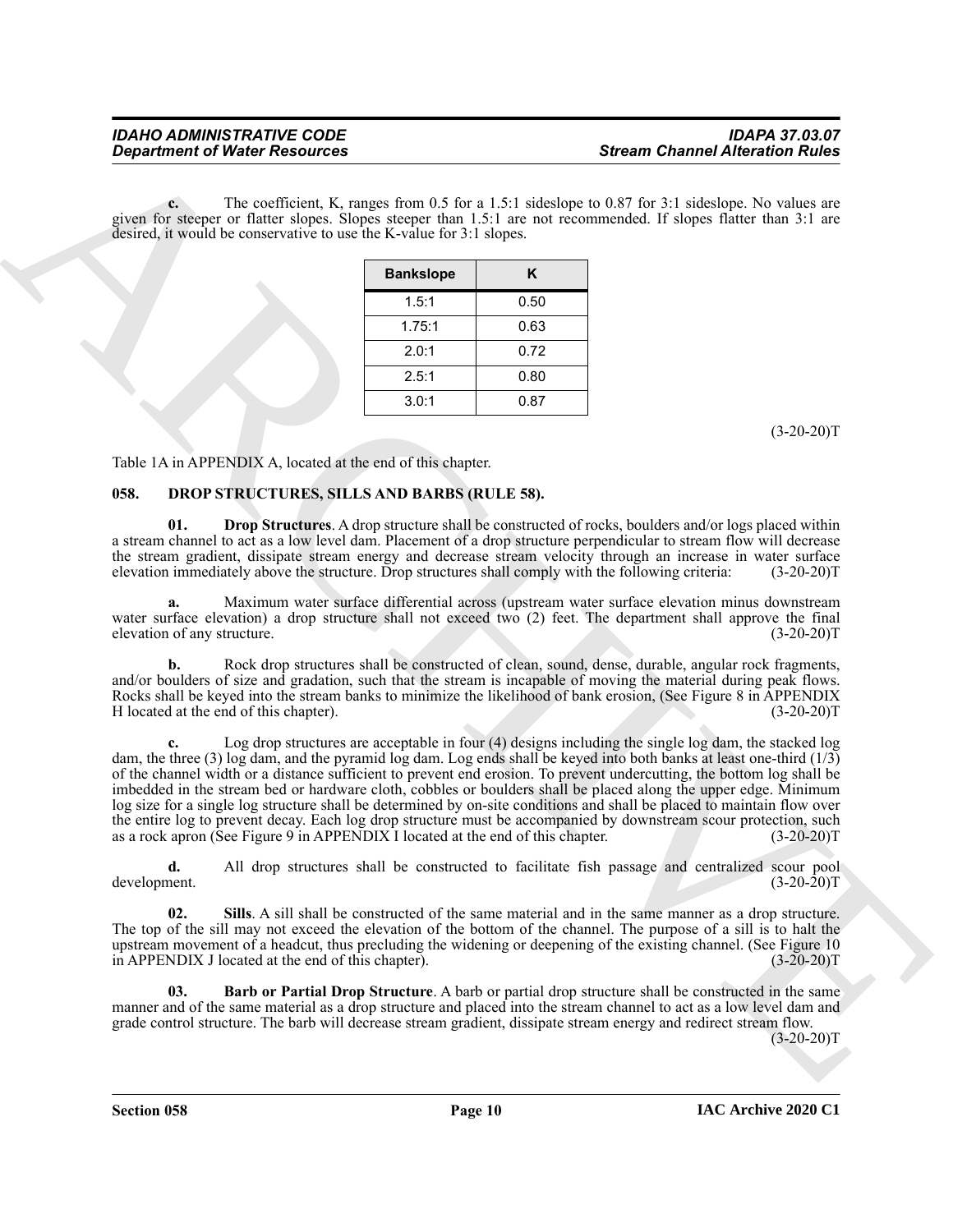### *IDAHO ADMINISTRATIVE CODE IDAPA 37.03.07*

**a.** Barbs shall be constructed of clean, sound, dense, angular rock fragments, of size and gradation the stream is incapable of moving the material during peak flows. (3-20-20) such that the stream is incapable of moving the material during peak flows.

**b.** Barbs shall be constructed with a downstream angle of no less than one hundred (100) degrees and per than one hundred thirty-five (135) degrees unless otherwise specified. (3-20-20) no greater than one hundred thirty-five (135) degrees unless otherwise specified.

**c.** Barbs shall "extend" into the channel a distance of not more than twenty percent (20%) of the width annel unless otherwise specified by the Director. (3-20-20) of the channel unless otherwise specified by the Director.

**Department of New Associates of the any other specifies that we are consistent of the animal state of the animal state of the animal state of the animal state of the animal state of the animal state of the animal state o d.** Barbs shall be keyed into the bank a distance equal to or greater than the width of the structure and down to bed level. Whenever moisture is encountered in the construction of the keyways, willow cuttings or clumps shall be placed before and during rock placement in such a manner that the base of the cutting is in permanent moisture and the top extends a minimum of six (6) inches above grade (see Figure 11 in APPENDIX K located at the end of this chapter). (3-20-20)T

#### <span id="page-10-1"></span><span id="page-10-0"></span>**059. CULVERTS AND BRIDGES (RULE 59).**

<span id="page-10-2"></span>**01. Culverts and Bridges**. Culverts and bridges shall be capable of carrying streamflows and shall not significantly alter conditions upstream or downstream by causing flooding, turbidity, or other problems. The appearance of such installations shall not detract from the natural surroundings of the area. (3-20-20)T

<span id="page-10-4"></span>**02. Location of Culverts and Bridges**. Culverts and bridges should be located so that a direct line of approach exists at both the entrance and exit. Abrupt bends at the entrance or exit shall not exist unless suitable erosion protection is provided. (3-20-20)T

<span id="page-10-3"></span>**03. Ideal Gradient**. The ideal gradient (bottom slope) is one which is steep enough to prevent silting but flat enough to prevent scouring due to high velocity flows. It is often advisable to make the gradient of a culvert<br>coincide with the average streambed gradient. (3-20-20) coincide with the average streambed gradient.

Where a culvert is installed on a slope steeper than twenty percent  $(20\%)$ , provisions to anchor the culvert in position will be required. Such provisions shall be included in the application and may involve the use of collars, headwall structures, etc. Smooth concrete pipe having no protruding bell joints or other irregularities shall have such anchoring provisions if the gradient exceeds ten percent (10%). (3-20-20)T

**Size of Culvert or Bridge Opening**. The size of the culvert or bridge opening shall be such that it is capable of passing design flows without overtopping the streambank or causing flooding or other damage.

 $(3-20-20)$ T

<span id="page-10-5"></span>**a.** Design flows shall be based upon the following minimum criteria:

| Drainage Area           | <b>Design Flow Frequency</b>                           |  |
|-------------------------|--------------------------------------------------------|--|
| Less than 50 sq. mi.    | 25 Years                                               |  |
| Over 50 sq. mi. or more | 50 years or greatest flow of record, whichever is more |  |

 $(3-20-20)T$ 

**b.** For culverts and bridges located on U.S. Forest Service or other federal lands, the sizing should with the Forest Practices Act as adopted by the federal agencies or the Department of Lands. (3-20-20)T comply with the Forest Practices Act as adopted by the federal agencies or the Department of Lands.

For culverts or bridges located in a community qualifying for the national flood issuance program, culvert shall accommodate the one hundred (100) year design flow frequency. (3-20-20)T the minimum size culvert shall accommodate the one hundred  $(100)$  year design flow frequency.

**d.** If the culvert or bridge design is impractical for the site, the crossing may be designed with additional flow capacity outside the actual crossing structure, provided there is no increase in the Base Flood Elevation.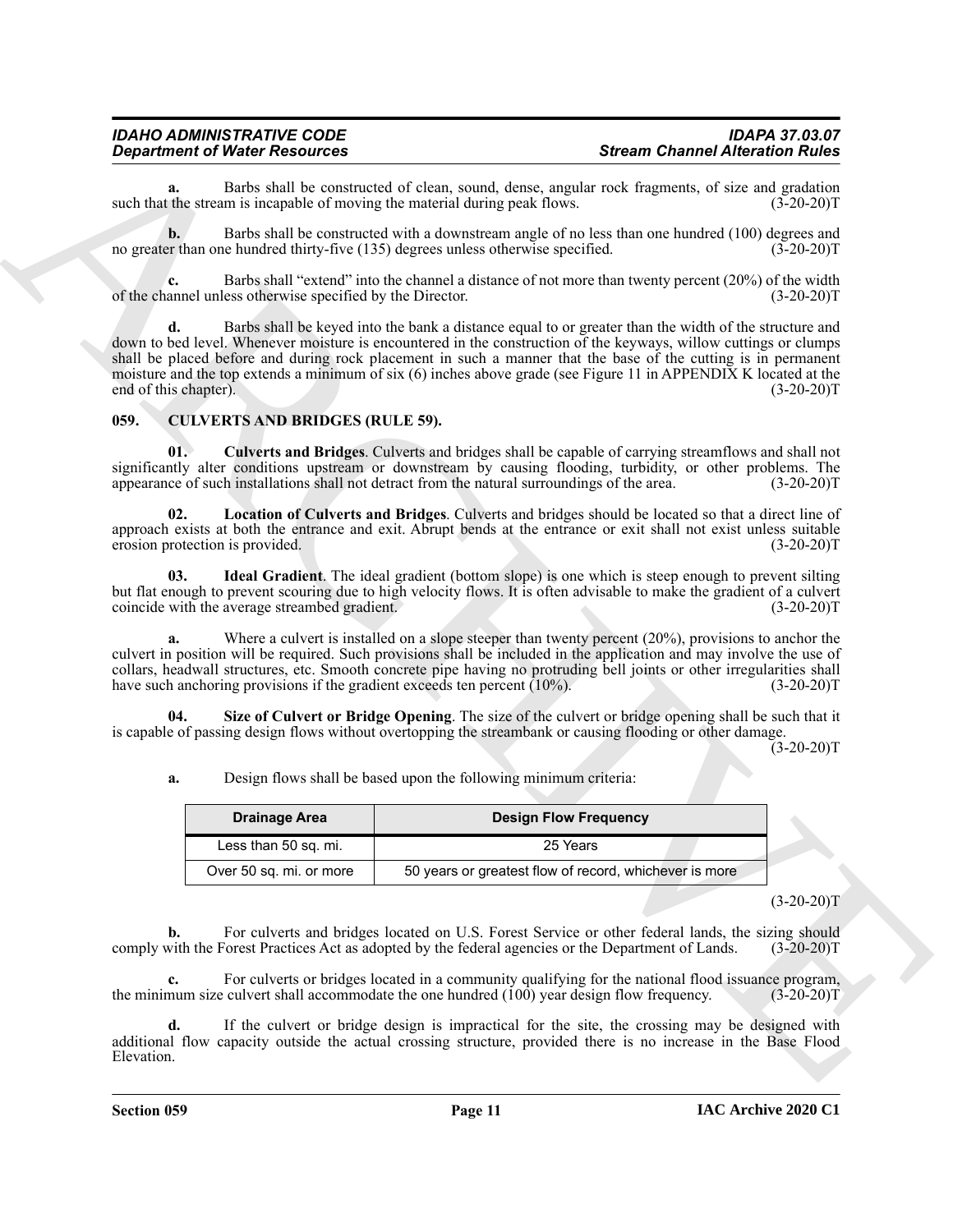(NOTE: When flow data on a particular stream is unavailable, it is almost always safe to maintain the existing gradient and cross-section area present in the existing stream channel. Comparing the proposed crossing size with others upstream or downstream is also a valuable means of obtaining information regarding the size needed for a proposed crossing.)

**e.** Minimum clearance shall be at least one (1) foot at all bridges. This may need to be increased substantially in the areas where ice passage or debris may be a problem. Minimum culvert sizes required for stream crossings: (3-20-20)T crossings: (3-20-20)T

i. Eighteen (18) inch diameter for culverts up to seventy (70) feet long; (3-20-20)T

ii. Twenty-four (24) inch diameter for all culverts over seventy (70) feet long. (3-20-20)T

**f.** In streams where fish passage is of concern as determined by the director, an applicant shall comply with the following provisions and/or other approved criteria to ensure that passage will not be prevented by a<br>proposed crossing. (3-20-20)T proposed crossing.

**g.** Minimum water depth shall be approximately eight (8) inches for salmon and steelhead and at least three (3) inches in all other cases. (3-20-20)T

**h.** Maximum flow velocities for streams shall not exceed those shown in Figure 17 in APPENDIX N, located at the end of this chapter, for more than a forty-eight (48) hour period. The curve used will depend on the type of fish to be passed. (3-20-20)T of fish to be passed.

**i.** Where it is not feasible to adjust the size or slope to obtain permissible velocities, the following ons may be utilized to achieve the desired situation. (3-20-20) precautions may be utilized to achieve the desired situation.

Baffles downstream or inside the culvert may be utilized to increase depth and reduce velocity.<br>ay be obtained from the Idaho Fish and Game Department. (3-20-20)T Design criteria may be obtained from the Idaho Fish and Game Department.

Where multiple openings for flow are provided, baffles or other measures used in one (1) opening only shall be adequate provided that the opening is designed to carry the main flow during low-flow periods.

 $(3-20-20)T$ 

<span id="page-11-1"></span>**05. Construction of Crossings**. When crossings are constructed in erodible material, upstream and downstream ends shall be protected from erosive damage through the use of such methods as dumped rock riprap, headwall structures, etc., and such protection shall extend below the erodible streambed and into the banks at least two (2) feet unless some other provisions are made to prevent undermining. (3-20-20)T

**a.** Where fish passage must be provided, upstream drops at the entrance to a culvert will not be permitted and a maximum drop of one (1) foot will be permitted at the downstream end if an adequate jumping pool is maintained below the drop. (3-20-20)T

<span id="page-11-2"></span>**b.** Downstream control structures such as are shown in Figure 18 in APPENDIX O, located at the end of this chapter, can be used to reduce downstream erosion and improve fish passage. They may be constructed with gabions, pilings and rock drop structures. (3-20-20) gabions, pilings and rock drop structures.

**Solution of Water Presentation** and the main concellely, a statem **Conceller of the main of Altimistics** in the state of the main of the main of the main of the main of the main of the main of the main of the main of the **06. Multiple Openings**. Where a multiple opening will consist of two (2) or more separate culvert structures, they shall be spaced far enough apart to allow proper compaction of the fill between the individual structures. The minimum spacing in all situations shall be one  $(1)$  foot. In areas where fish passage must be provided, only one (1) opening shall be constructed to carry all low flows. Low flow baffles may be required to facilitate fish  $passage.$  (3-20-20)T

<span id="page-11-0"></span>**07. Areas to be Filled**. All areas to be filled shall be cleared of vegetation, topsoil, and other unsuitable material prior to placing fill. Material cleared from the site shall be disposed of above the high water line of the stream. Fill material shall be reasonably well-graded and compacted and shall not contain large quantities of silt, sand, organic matter, or debris. In locations where silty or sandy material must be utilized for fill material, it will be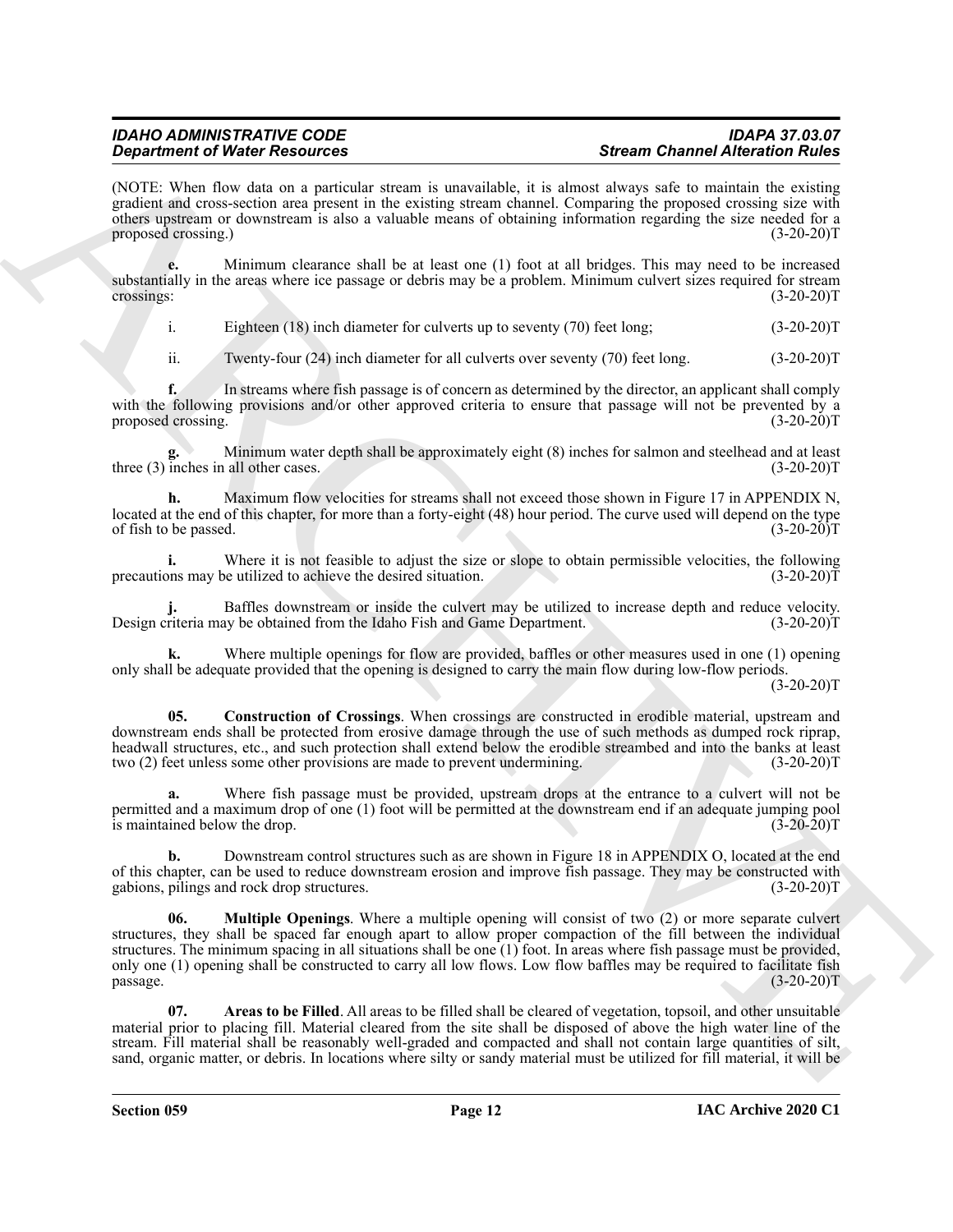## *Department of Water Resources*

necessary to construct impervious sections both upstream and downstream to prevent the erodible sand or silt from being carried away (see Figure 19, APPENDIX P, located at the end of this chapter), Sideslopes for fills shall not exceed one and one half to one (1.5:1). Minimum cover over all culvert pipes and arches shall be one (1) foot.  $(3-20-20)T$ 

<span id="page-12-2"></span>**08.** Installation of Pipe and Arch Culvert. All pipe and arch culverts shall be installed in accordance unfacturer's recommendations. (3-20-20) with manufacturer's recommendations.

**a.** The culvert shall be designed so that headwaters will not rise above the top of the culvert entrance unless a headworks is provided. (3-20-20)T

#### <span id="page-12-3"></span><span id="page-12-0"></span>**060. REMOVAL OF SAND AND GRAVEL DEPOSITS (RULE 60).**

<span id="page-12-8"></span><span id="page-12-7"></span>**Removal of Sand and Gravel**. This work consists of removal of sand and gravel deposits from within a stream channel. The following conditions shall be adhered to unless other methods have been specified in detail on the application and approved by the Director. (3-20-20)T

**Signation of Water Securities** with the late the same of the same Channel After Minimum and the same Channel After Minimum and the same Channel After Minimum and the same Channel After Minimum and the same Channel Securi **02. Removal Below Water Surface**. Sand and gravel must not be removed below the water surface existing at the time of the work. Where work involves clearing a new channel for flow, removal of material below water level will be permitted to allow this flow to occur; however, this must not be done until all other work in the new channel has been completed. (3-20-20)T

<span id="page-12-4"></span>**Buffer Zone**. A buffer zone of undisturbed streambed material at least five (5) feet in width or as otherwise specified by the Director shall be maintained between the work area and the existing stream. The applicant shall exercise reasonable precautions to ensure that turbidity is kept to a minimum and does not exceed state water quality standards. (3-20-20) quality standards.

<span id="page-12-6"></span>**04.** Movement of Equipment. Equipment may cross the existing stream in one (1) location only, but push or pull material along the streambed while crossing the existing stream. (3-20-20) shall not push or pull material along the streambed while crossing the existing stream.

<span id="page-12-5"></span>**05. Disturbing Natural Appearance of Area**. Work must be done in a manner that will least disturb the natural appearance of the area. Sand and gravel shall be removed in a manner that will not leave unsightly pits or other completely unnatural features at the conclusion of the project. (3-20-20)T

#### <span id="page-12-9"></span><span id="page-12-1"></span>**061. SUCTION DREDGES AND NON-POWERED SLUICE EQUIPMENT (RULE 61).**

<span id="page-12-15"></span>**Standards for Suction Dredges**. The following standards shall apply only to uses of suction dredges with nozzle diameter of five (5) inches or less and rated at fifteen (15) HP or less and non-powered sluice equipment moving more than one-quarter (1/4) cubic yard per hour. (3-20-20)T

<span id="page-12-11"></span>**Operating Permit.** A permit for the operation of a suction dredge may authorize the use of the dredge within a drainage basin or a large portion of a drainage basin except as otherwise determined by the Director.  $(3-20-20)T$ 

<span id="page-12-10"></span>**03. Mechanized Equipment Prohibited Below High Water Mark**. There shall be no use of mechanized equipment below the mean high water mark except for the dredge itself, and any life support system necessary to operate the dredge. (3-20-20)T

<span id="page-12-12"></span>**04. Operation of Dredge**. The operation of the dredge shall be done in a manner so as to prevent the ting of streambanks. (3-20-20) undercutting of streambanks.

<span id="page-12-13"></span>**05. Permit Required for Non-Powered Operation -- More Than Five People**. A permit shall be required for any non-powered operation in which more than five (5) people are working the same area. (3-20-20)T

<span id="page-12-14"></span>**06. Permit Required for Non-Powered Operation -- More Than Thirty-Three Percent of Stream Width**. A permit shall be required for any non-powered operation if the disturbed area exceeds thirty-three percent  $(33%)$  of the stream width at the mining location.  $(3-20-20)$ T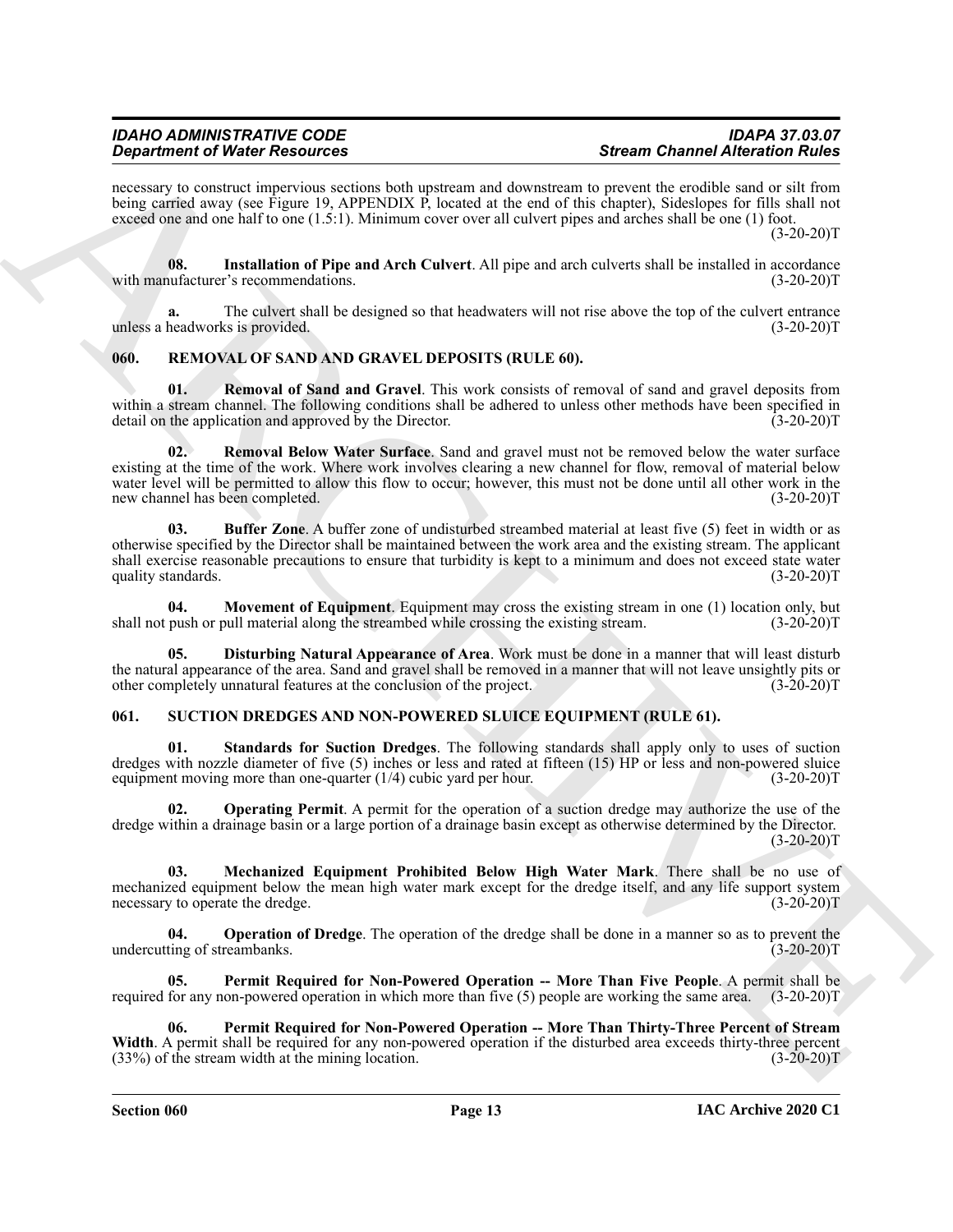<span id="page-13-19"></span>**07. Limitation of Mining Sites**. Only one (1) mining site per one hundred (100) linear feet of stream channel shall be worked at one (1) time unless waived by the Director. (3-20-20)T

#### <span id="page-13-11"></span><span id="page-13-7"></span><span id="page-13-0"></span>**062. PILING (RULE 62).**

**01. Standards for Pilings**. The following standards apply to a piling associated with a boat or swimming dock, a log boom, a breakwater, or bridge construction.

<span id="page-13-10"></span>**Replacement of Pilings**. In replacing a piling the old piling shall be completely removed from the o the new piling or cut at stream bed level. (3-20-20) channel, secured to the new piling or cut at stream bed level.

<span id="page-13-8"></span>**03. Condition of Pilings**. Chemicals or compounds used for protection of piles and lumber shall be thoroughly dried to prevent bleeding, weeping or dissolution before placing such piles and lumber over, in or near water. (3-20-20)T

<span id="page-13-9"></span>**04. Prohibited Materials**. The application of creosote, arsenicals or phentachlorophenol (Penta) to call not occur in, or over water. (3-20-20) timber shall not occur in, or over water.

#### <span id="page-13-12"></span><span id="page-13-1"></span>**063. PIPE CROSSINGS (RULE 63).**

<span id="page-13-18"></span>**01. Standards for Pipe Crossings**. The following standards apply to pipe crossings to be installed below the bed of a stream or river such as utility crossings of a gas line, sewer line, electrical line, communication line, water line or similar line. (3-20-20)T

<span id="page-13-15"></span>**02. Depth of Line**. The line shall be installed below the streambed to a depth which will prevent erosion and exposure of the line to free flowing water. In areas of high stream velocity where scouring may occur, the pipe shall be encased in concrete or covered with rock riprap to prevent the pipeline from becoming exposed.

 $(3-20-20)T$ 

<span id="page-13-16"></span>**03.** Pipe Joints. The joints shall be welded, glued, cemented or fastened together in a manner to a water tight connection. (3-20-20) provide a water tight connection.

<span id="page-13-14"></span>**04. Construction Methods**. Construction methods shall provide for eliminating or minimizing discharges of turbidity, sediment, organic matter or toxic chemicals. A settling basin or cofferdam may be required for this purpose. (3-20-20)T

<span id="page-13-13"></span>**05. Cofferdam**. If a cofferdam is used, it shall be completely removed from the stream channel upon completion of the project. (3-20-20)T

<span id="page-13-17"></span>**06. Revegetation of Disturbed Areas**. Areas disturbed as a result of the alteration shall be revegetated with plants and grasses native to these areas. (3-20-20)T

#### <span id="page-13-3"></span><span id="page-13-2"></span>**064. CONCRETE PLANK BOAT LAUNCH RAMPS (RULE 64).**

**Exparament of Ninter Research 18. Stream Channel Alternition Wales<br>
Conservation of Ninter Schwarz (1) the mission Copy one 1) Emina are per cons hundred (100) innor level at**  $\alpha$ **<br>
Conservation of the mission of the miss 01. Construction of Concrete Plank Boat Launch Ramps**. Concrete plank boat launch ramps, shall be constructed with individual sections of precast, reinforced concrete planks linked together to provide a stable nonerosive water access. Typical plank size is twelve feet by fourteen inches by four inches  $(12' \times 14'' \times 4'')$ . (See Figure 20, APPENDIX Q, located at the end of this chapter). 20, APPENDIX Q, located at the end of this chapter).

<span id="page-13-6"></span><span id="page-13-5"></span><span id="page-13-4"></span>**02. Construction of Planks**. All planks shall be constructed with Type II low alkali cement.

 $(3-20-20)T$ 

**03. Concrete Planks**. All concrete planks shall have a smooth form finish, free of rock pockets and loose materials. Figure 22 shows a typical launch plank detail. (See Figures 21 and 22 in APPENDIXES R and S).  $(3-20-20)T$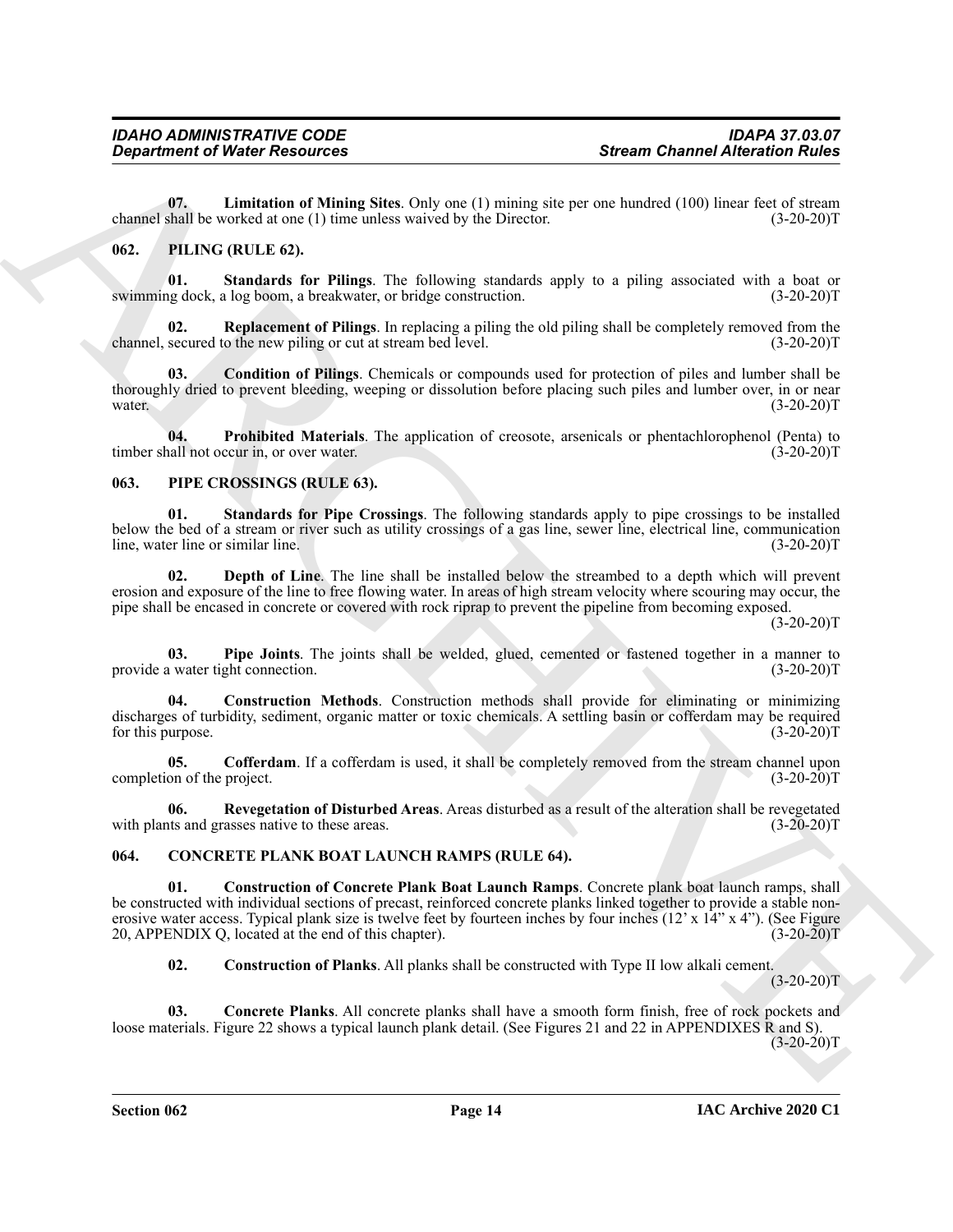#### *IDAHO ADMINISTRATIVE CODE IDAPA 37.03.07 Department of Water Resources Stream Channel Alteration Rules*

<span id="page-14-4"></span>**04. Assembly of Planks**. The planks shall be assembled out of the water and slid into place on a constructed launch ramp where water velocities do not exceed two (2) feet per second. In waters exceeding (2) feet per second the ramp sections shall be linked together and fastened to pre-positioned stringers anchored into the launch ramp. (See Figure 23, APPENDIX T, located at the end of this chapter). (3-20-20)T

<span id="page-14-6"></span><span id="page-14-5"></span>**05. Water Depth**. The water depth above the lower end of the ramp section shall not be less than three (3) feet during low level or low flow periods. (See Figure 20, APPENDIX Q, located at the end of this chapter).  $(3-20-20)$ T

**Expandent of New Yorks and Schule Control and Schule Control and Schule Control and Schule Control and Schule Control and Schule Control and Schule Control and Schule Control and Schule Control and Schule Control and Sch 06. Construction of Boat Ramp**. The boat launch ramp shall have a base constructed of sound, dense, durable, angular rock resistant to weathering and free from soil, shale and organic materials. Rounded cobbles, boulders and streambed material are not acceptable as base material in areas with stream flow velocities greater than two (2) fps. Base materials shall be covered with a layer of (three-fourths inches (3/4") min.) crushed rock with a minimum depth of two inches  $(2)$ . The ramp shall have a minimum and maximum slope of ten percent  $(10\%)$  and fifteen percent (15%) respectively, and shall be constructed in a manner to avoid long incursions into the stream channel. All ramps and fill material shall be protected with rock riprap in accordance with Rule 057 when stream<br>flow velocities exceed two (2) fps. (See Figure 24, APPENDIX U, located at the end of this chapter). (3-20-20 flow velocities exceed two (2) fps. (See Figure 24, APPENDIX U, located at the end of this chapter).

#### <span id="page-14-0"></span>**065. -- 069. (RESERVED)**

#### <span id="page-14-7"></span><span id="page-14-1"></span>**070. HEARINGS ON DENIED, LIMITED, OR CONDITIONED PERMIT OR OTHER DECISIONS OF THE DIRECTOR (RULE 70).**

Any applicant who is granted a limited or conditioned permit, or who is denied a permit, may seek a hearing on said action of the Director by serving on the Director written notice and request for a hearing before the Board within fifteen (15) days of receipt of the Director's decision. Said hearing will be set, conducted, and notice given as set forth in the Rules promulgated by the Board under the provisions of Title 67, Chapter 52, Idaho Code. <sup>(3-20-20)T</sup>

#### <span id="page-14-2"></span>**071. -- 999. (RESERVED)**

#### <span id="page-14-3"></span>**APPENDIX A Table 1A**

#### **Riprap Gradation Using FWS Method**

| % Finer by Weight<br>(Lbs.) | <b>Minimum Size</b><br>(Lbs.) | <b>Maximum Size</b><br>(Lbs.) |
|-----------------------------|-------------------------------|-------------------------------|
| $D_{100}$                   | 1.33 X $D_{75}$               | 2.0 X D <sub>75</sub>         |
| $D_{75}$                    | 1.0 $\times$ D <sub>75</sub>  | 1.67 X $D_{75}$               |
| $D_{50}$                    | $0.67$ X D <sub>75</sub>      | 1.17 $\times$ D <sub>75</sub> |
| $D_{25}$                    | $0.33 \times D_{75}$          | $0.77 \times D_{75}$          |
| Ͻი                          | None                          | $0.33 \times D_{75}$          |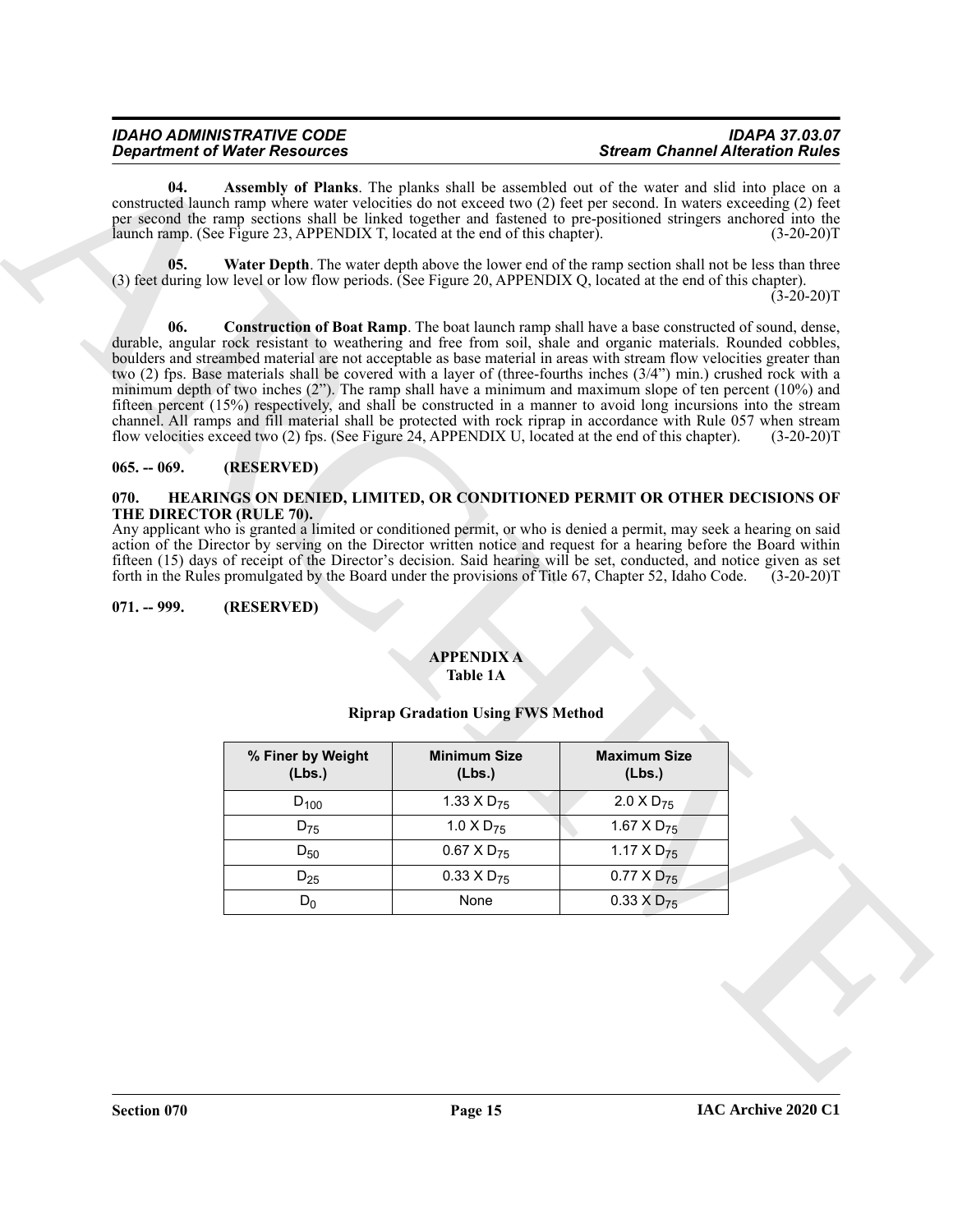#### <span id="page-15-0"></span>**APPENDIX B**





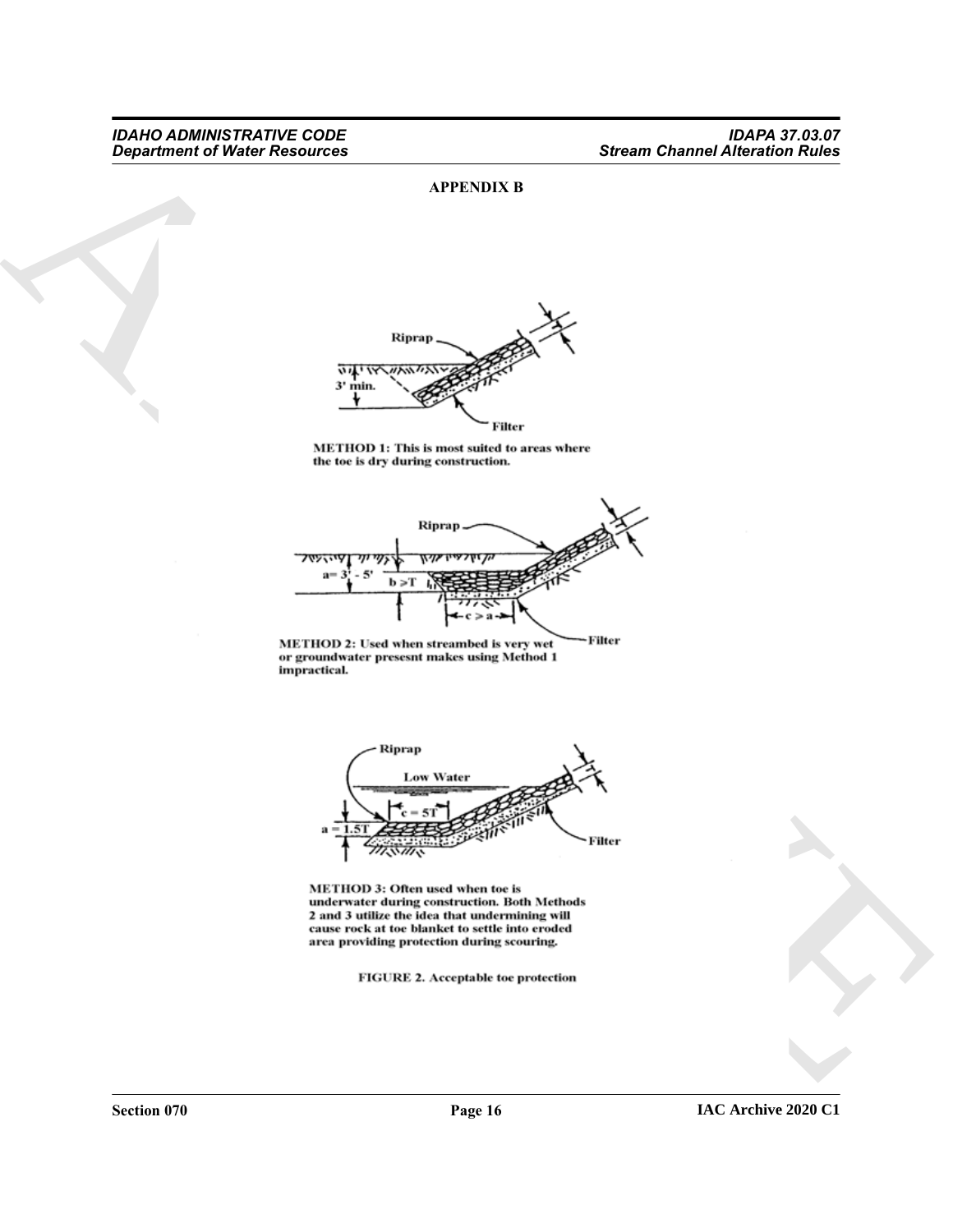#### <span id="page-16-0"></span>**APPENDIX B (CONTINUED)**

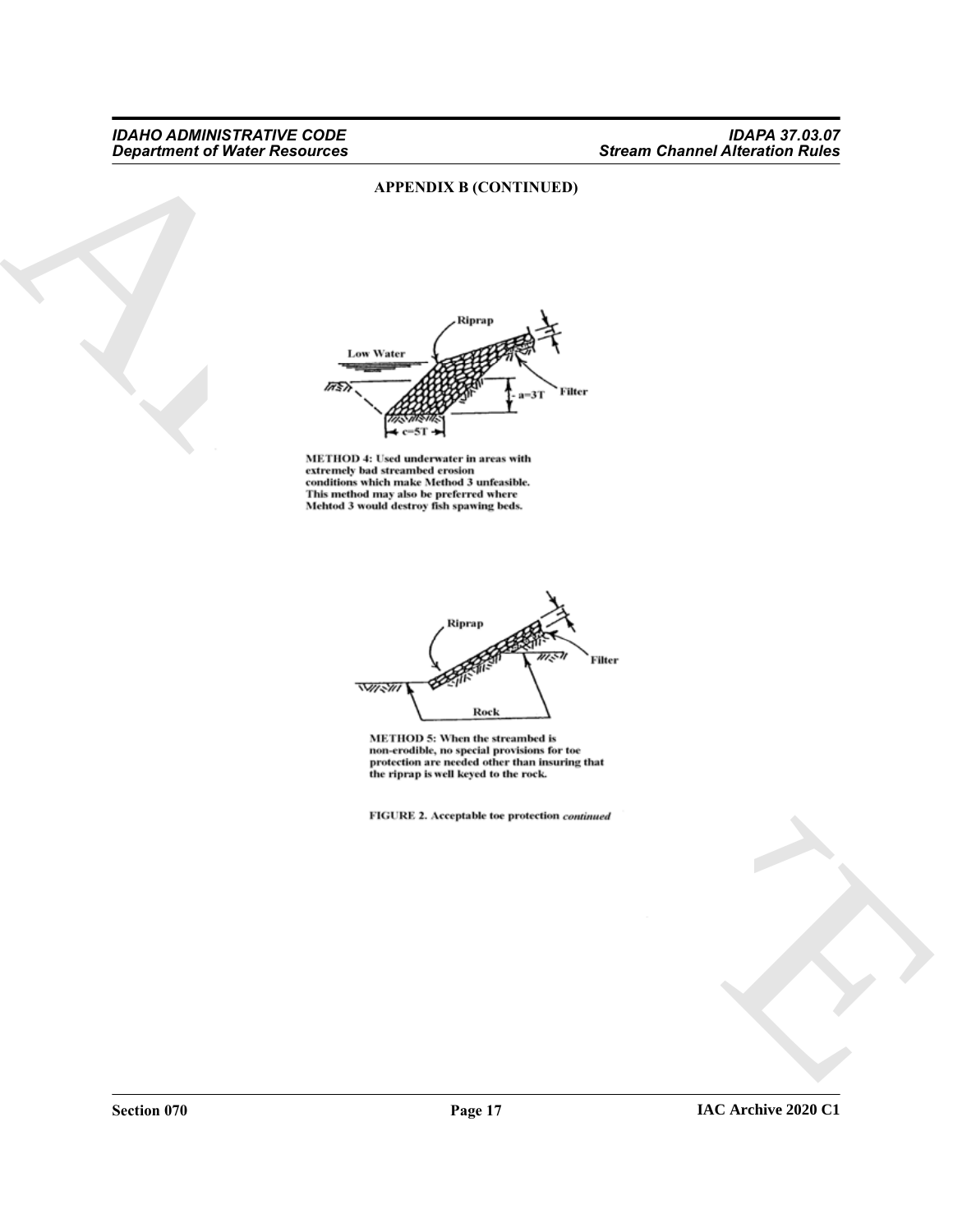## *Department of Water Resources Stream Channel Alteration Rules*

#### <span id="page-17-0"></span>**APPENDIX C**



<span id="page-17-1"></span>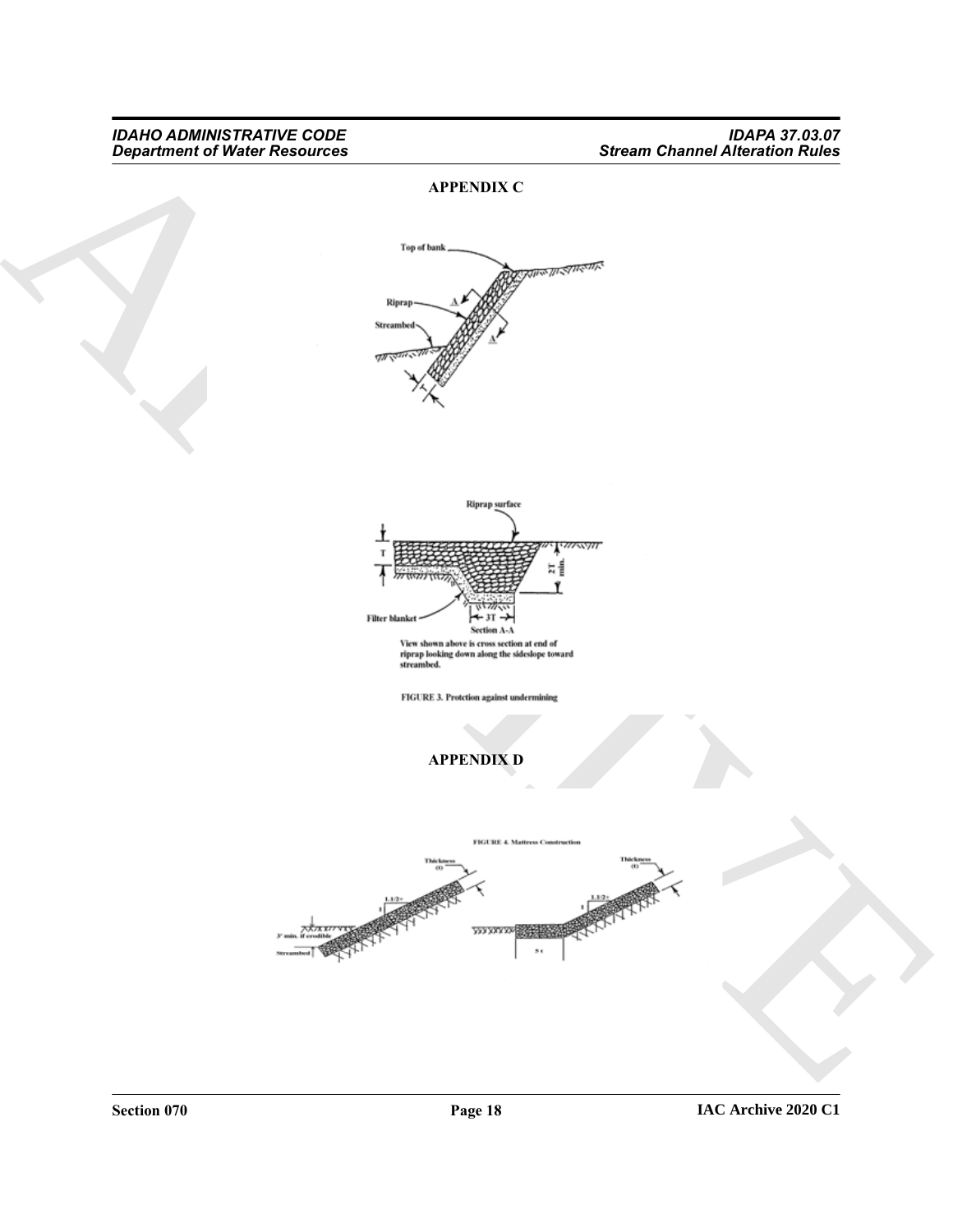#### <span id="page-18-0"></span>**APPENDIX E**

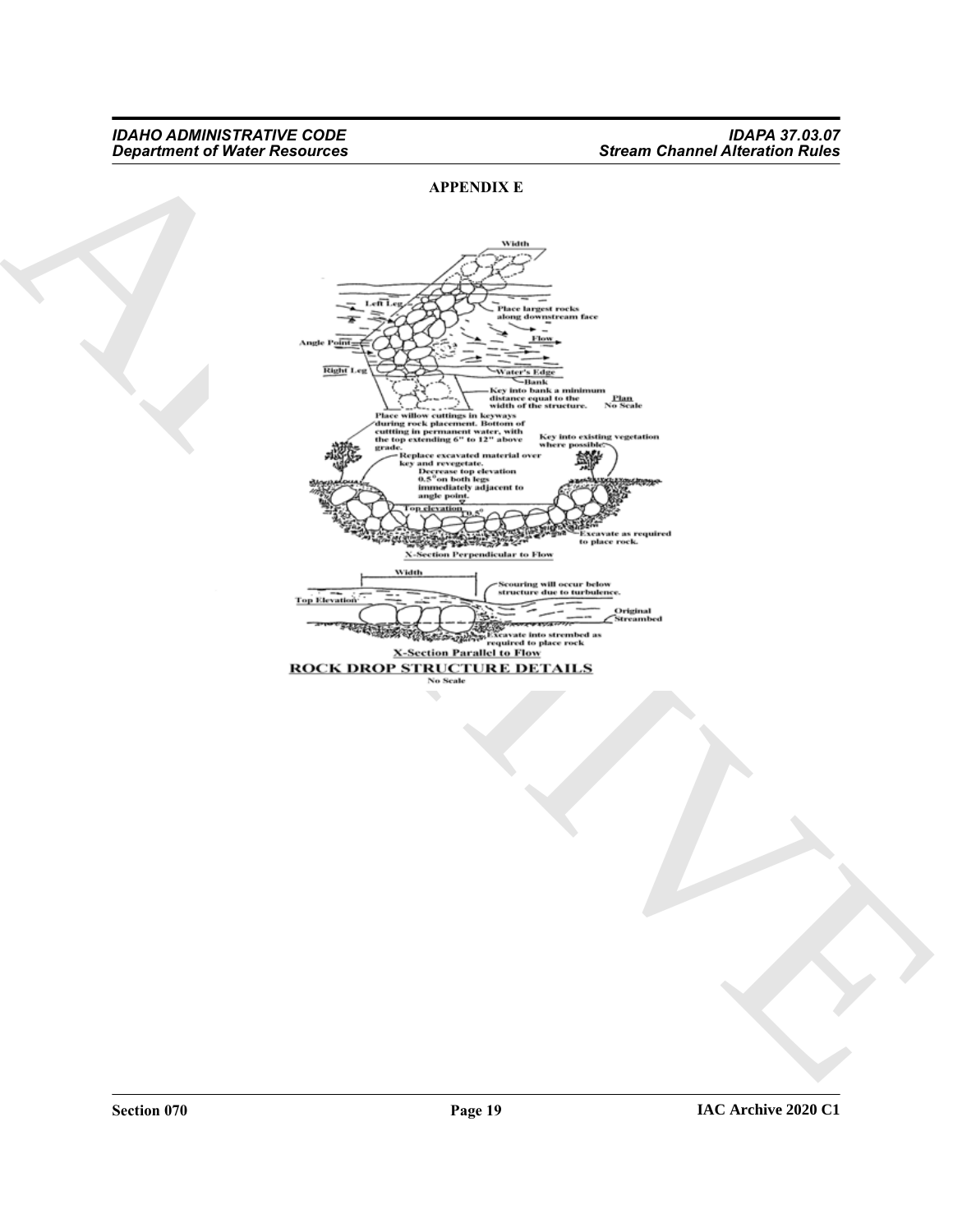<span id="page-19-1"></span><span id="page-19-0"></span>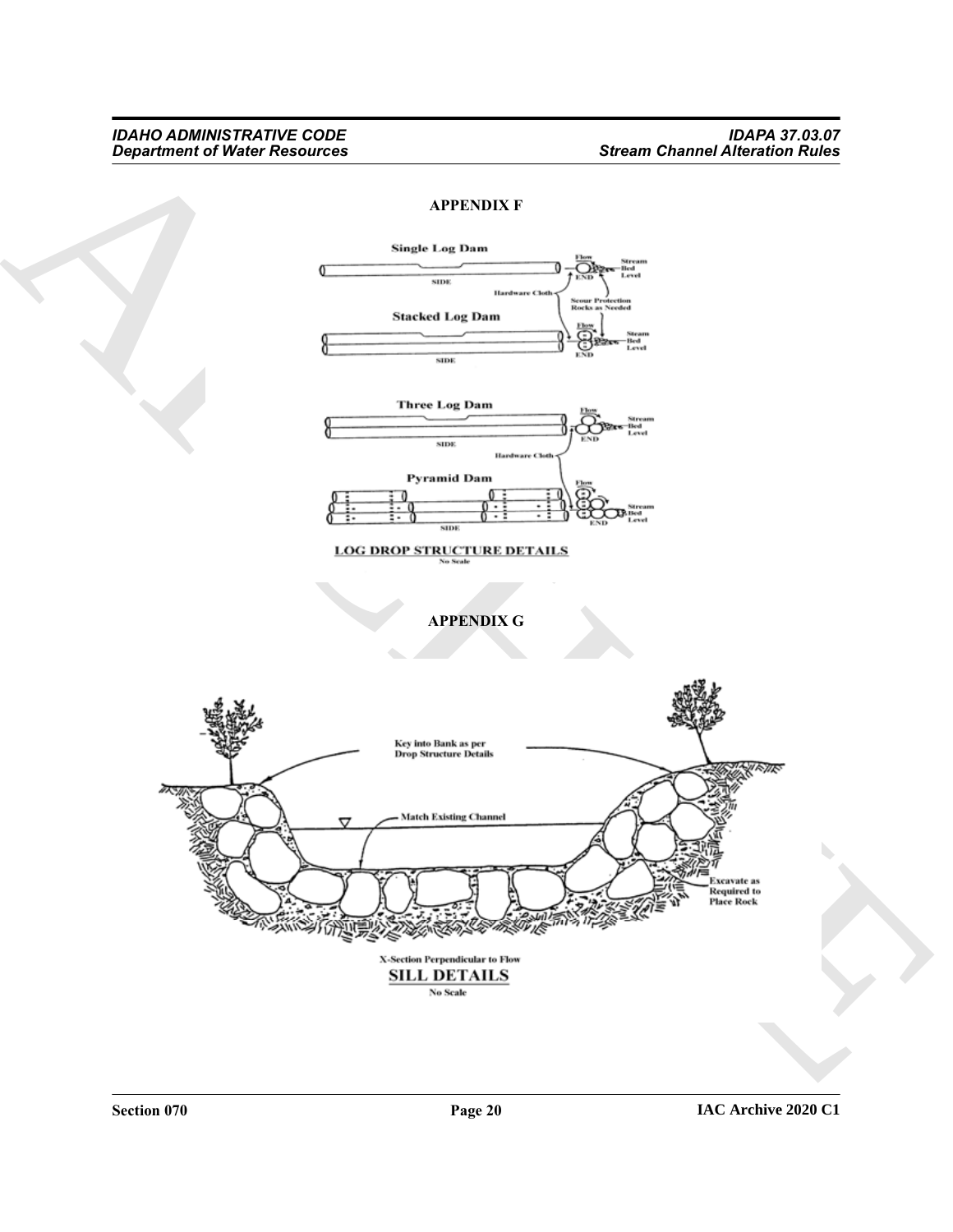<span id="page-20-1"></span><span id="page-20-0"></span>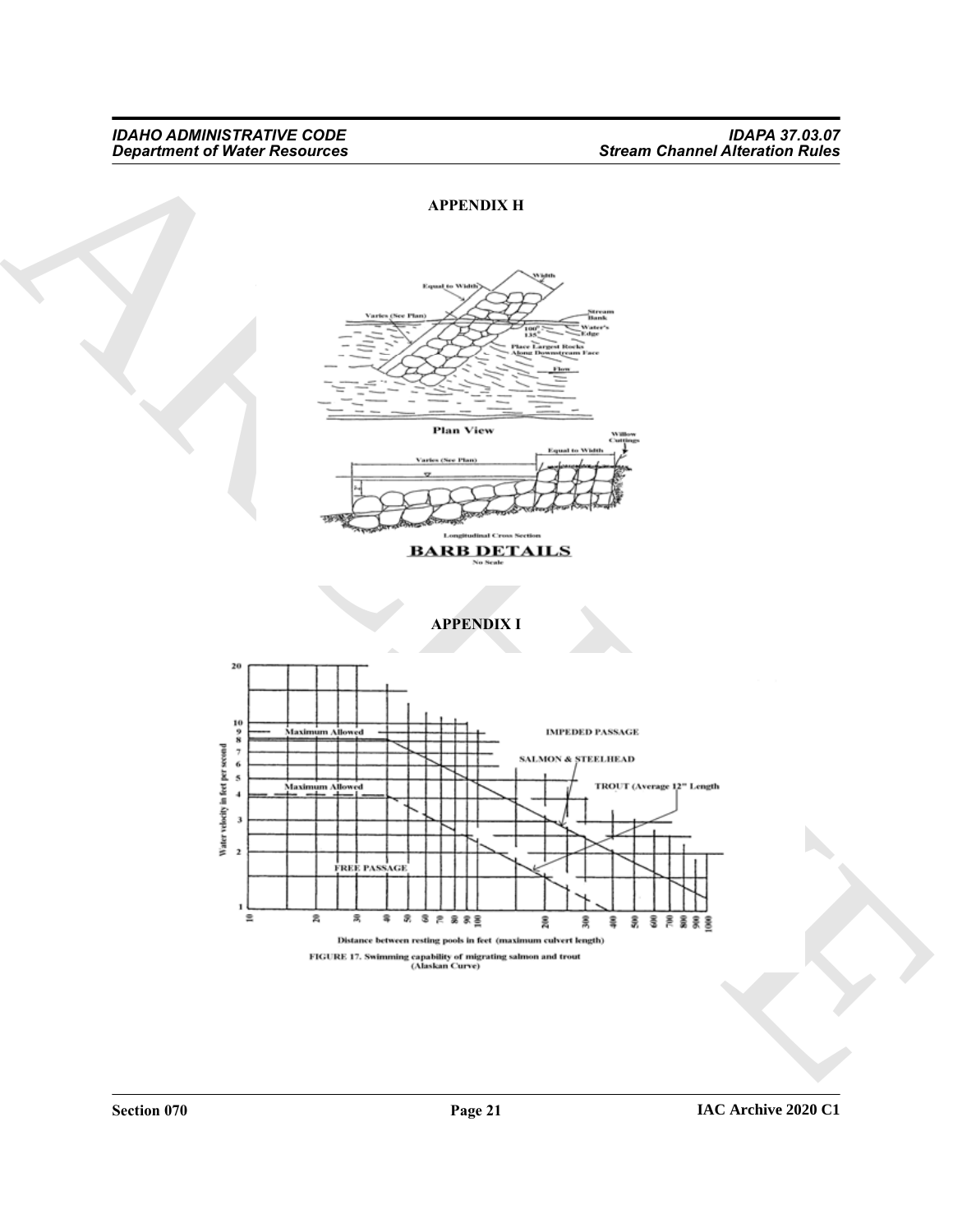## <span id="page-21-1"></span><span id="page-21-0"></span>*Department of Water Resources Stream Channel Alteration Rules*

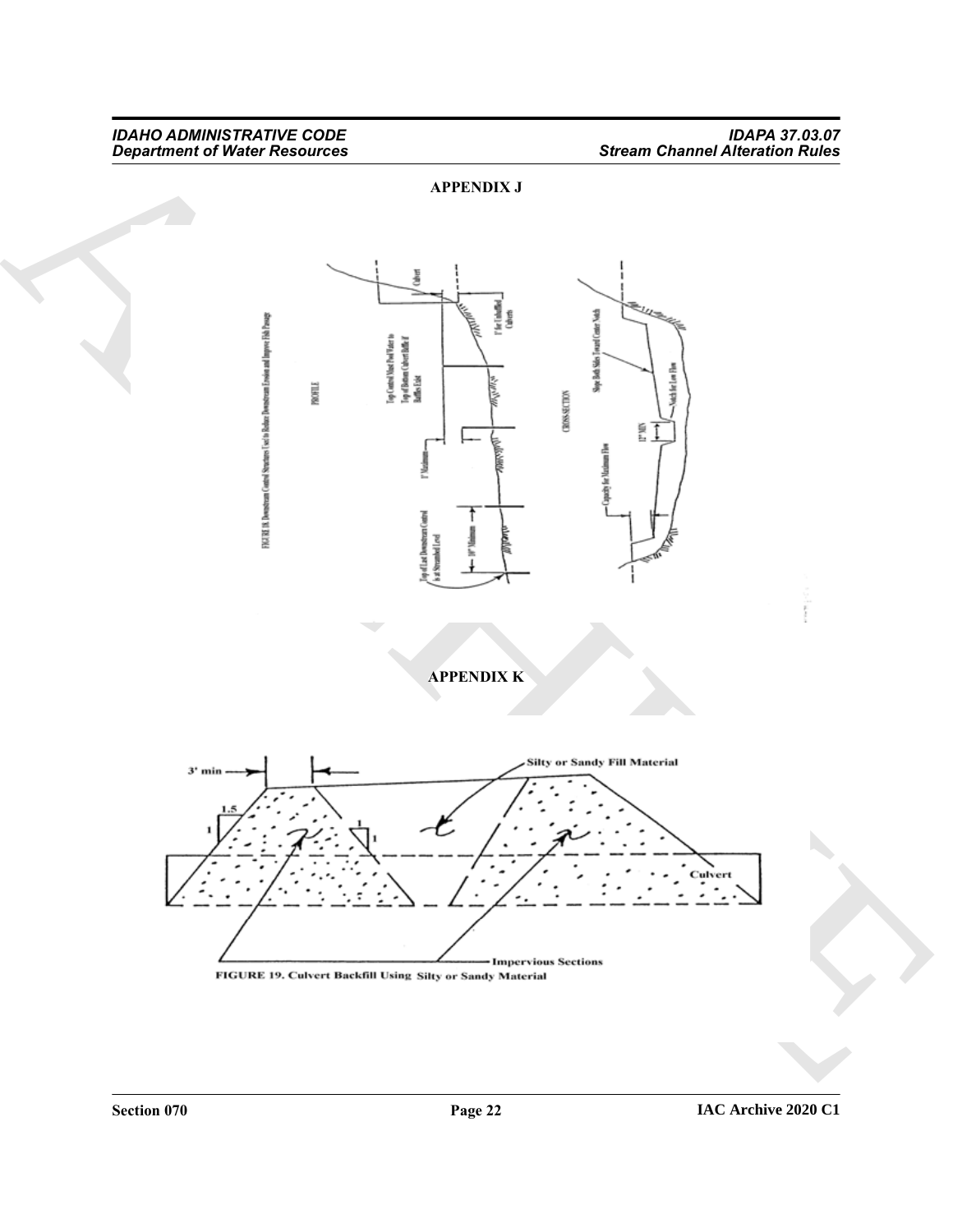

<span id="page-22-0"></span>**APPENDIX L**

<span id="page-22-1"></span>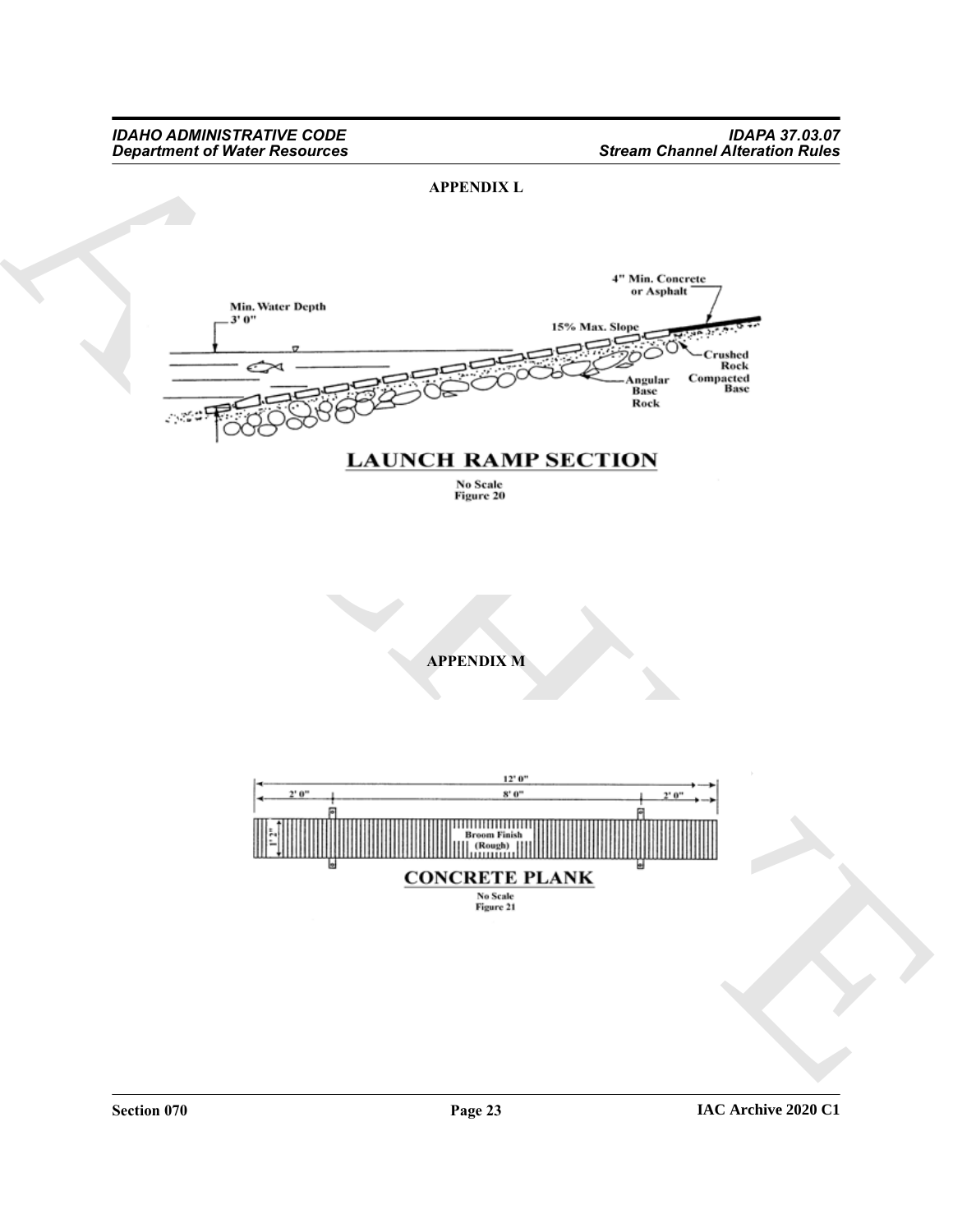#### <span id="page-23-1"></span><span id="page-23-0"></span>**APPENDIX N**

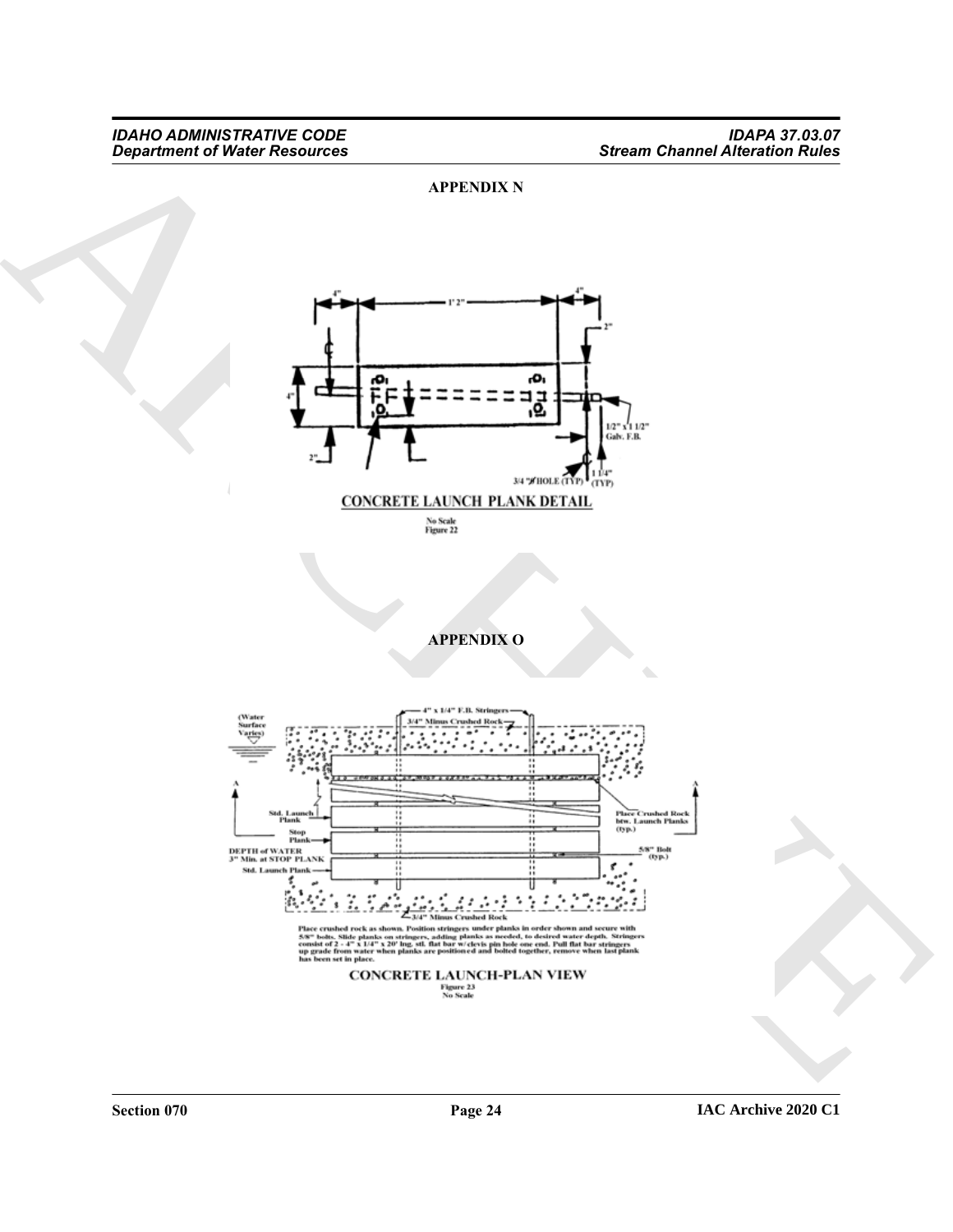## <span id="page-24-0"></span>*Department of Water Resources Stream Channel Alteration Rules*

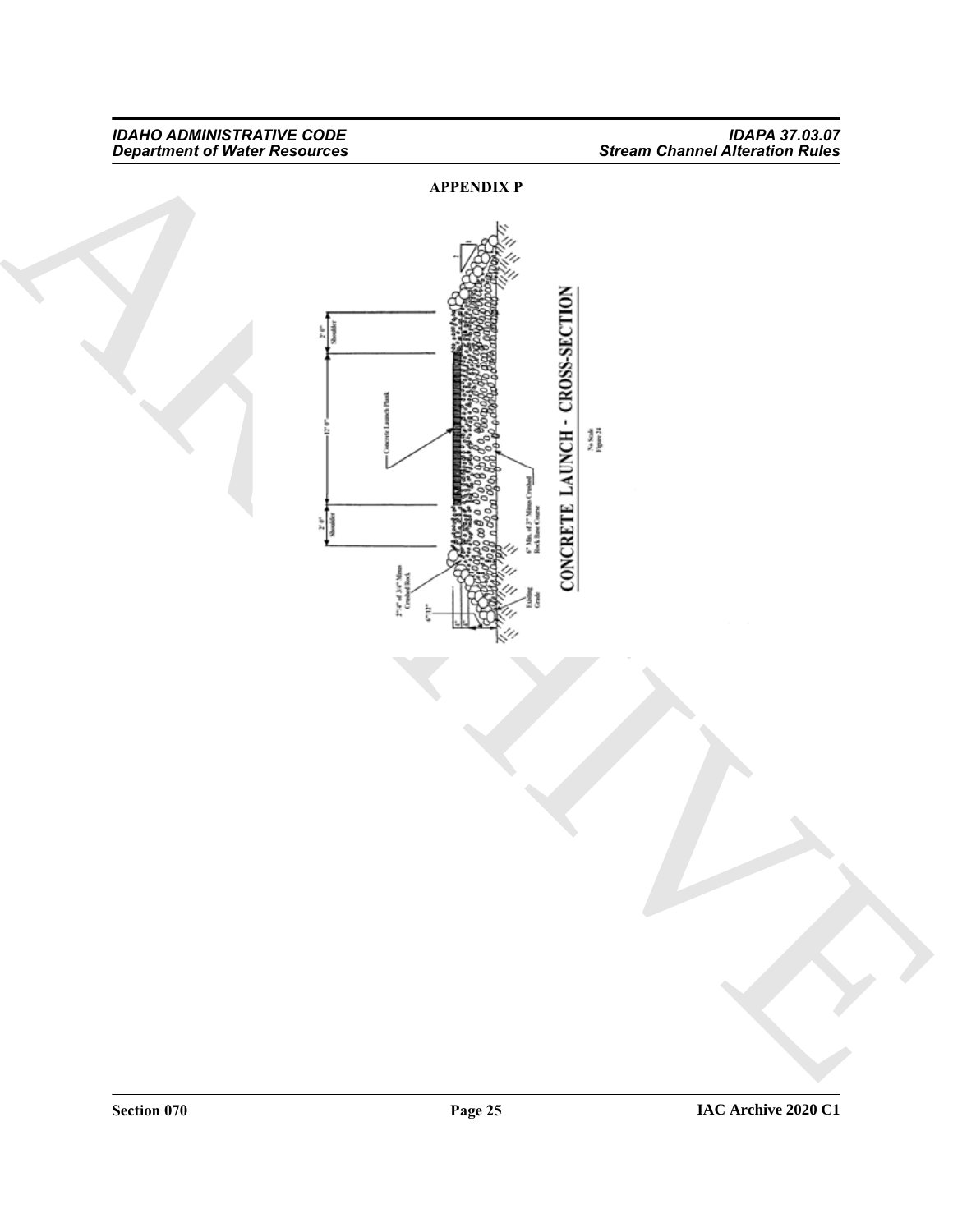## *Subject Index*

#### **A**

[A](#page-14-3)pplies A strong continuous continuous continuous and the strong of the strong of the strong of the strong of the strong of the strong of the strong of the strong of the strong of the strong of the strong of the strong of Appendix A, Riprap Gradation Using FWS Method 15 Appendix B, (Continued), Toe Protection 17 Appendix B, Toe Protection 16 Appendix C, Protection Against Undermining 18 Appendix D, Mattress Construction 18 Appendix E, Rock Drop Structure Details 19 Appendix F, Log Drop Structure Details 20 Appendix H, Barb Details 21 Appendix I, Swimming Capability of Migrating Salmon & Trout 21 Appendix J, Downstream Control Structure 22 Appendix J, Sill Details 20 Appendix K, Culvert Backfill Using Sandy or Silty Material 22 Appendix L, Launch Ramp 23 Appendix M, Concrete Plank, Boat Ramp 23 Appendix N, Concrete Launch Plank Detail 24 Appendix O, Concrete Launch-Plan View, Boat Launch 24 Appendix P, Concrete Launch-Cross-Section 25 Application Review 5 Prior to Issuance of Permit 5 Proposed Alteration Which Does Not Follow Minimum Standards 5 Applications 4 Applicant Following Minimum Standards 4 Joint Application Permit Form 4 Stream Channel Alteration Permit 4 Submission of Copies 4 Approval 5 Conformance to Application 5 Permits Allowed Without Review 5 Reinstatement of Expired Permit 6

#### **C**

Concrete Plank Boat Launch Ramps 14 Assembly of Planks 15 Concrete Planks 14 Construction of Boat Ramp 15 Construction of Concrete Plank

Boat Launch Ramps 14 Construction of Planks 14 Water Depth 15 Construction Procedures 7 Conformance to Procedures 7 Disposal of Removed Materials 7 Fill Material 7 Limitations on Construction Period 7 Minimizing Disturbance of Area 7 New Cut of Fill Slopes 7 Operation of Construction Equipment 7 Temporary Structures 7 Culverts & Bridges 11 Areas to be Filled 12 Construction of Crossings 12 Culverts & Bridges 11 Ideal Gradient, Culverts & Bridges 11 Installation of Pipe & Arch Culvert<sub>13</sub> Location of Culverts & Bridges 11 Multiple Openings 12 Size of Culvert or Bridge Opening 11

#### **D**

Definitions, IDAPA 37.03.07 3 Alteration 3 Applicant 3 Base Flood Elevation 4 Board 3 Continuously Flowing Water 3 Department 3 Director 3 Drop Structures, Sills & Barbs 3 Mean High Water Mark 3 Non-Powered Sluice Equipment 3 Plans 3 Repair 3 Stream Channel 4 Drop Structures, Sills & Barbs 10 Barb or Partial Drop Structure 10 Drop Structures 10 Sills 10 Dumped Rock Riprap 7 Design Procedure 9 Extension of Riprap Area 9 Finished Surface 9 Methods Used for Determining Gradation of Riprap 8 Minimum Thickness of Riprap 8 Placement of Riprap 7, 9 Riprap Protection 8

Rock Used for Riprap 8 Sideslopes of Riprap 8 Size & Gradation of Riprap 8 Toe Protection 8 Use of Filter Material 8

#### **E**

Emergency Waiver 6 Conformance to Conditions of Waiver 6 Emergency Waiver 6 Verbal Waivers 6 Waiver of Provisions of Stream Protection Act 6 Waivers Granted by Designated Employees 6 Enforcement Of Act 6 Failure to Comply with Stream Protection Act 6 Written Orders Issued by Designated Employees of Department 6 Exemptions 4 Cleaning, Maintenance, Construction or Repair Work 4 Removal of Debris 4 Snake & Clearwater Rivers 4 Work on Existing or Proposed Reservoir Projects 4

#### **H**

Hearings On Denied, Limited, Or Conditioned Permit Or Other Decisions Of The Director 15

Legal Authority 3

#### **M**

**L**

Minimum Standards 6 Concrete Plank Boat Launch Ramps 7 Construction Procedures Culverts & Bridges 7 Drop Structures, Sills & Barbs 7 Dumped Rock Riprap 7 Piling 7 Pipe Crossings 7 Removal of Sand & Gravel Deposits 7 Suction Dredges & Non-Powered Sluice Equipment 7

#### **P**

Piling 14 Condition of Pilings 14 Prohibited Materials, Pilings 14 Replacement of Pilings 14 Standards for Pilings 14